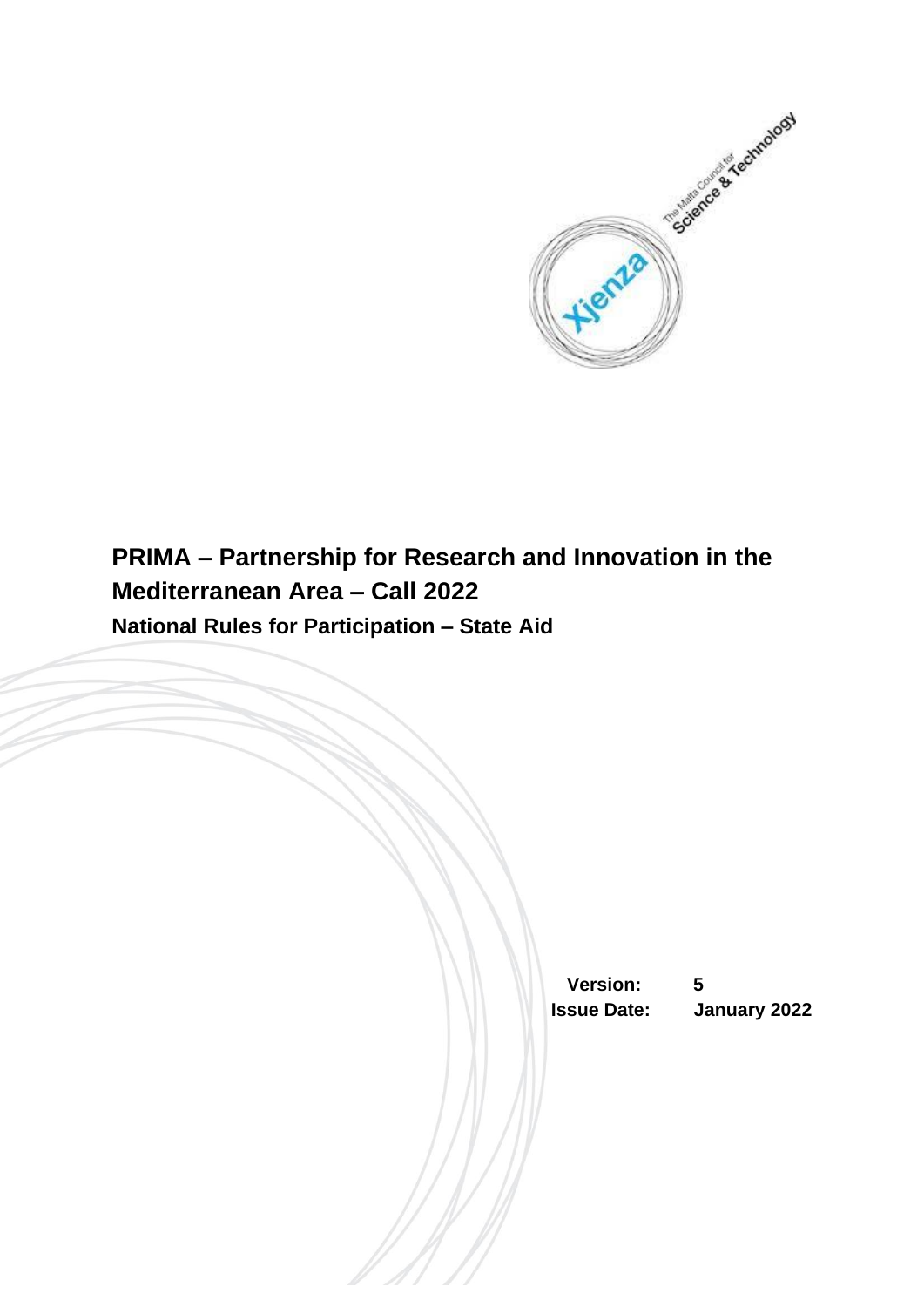# **Table of Contents**

| $\mathbf 1$ . |  |
|---------------|--|
| 1.1           |  |
| 1.2           |  |
| 1.3           |  |
| 2.            |  |
| 2.1           |  |
| 3.            |  |
| 3.1           |  |
| 3.2           |  |
| 3.3           |  |
| 3.4           |  |
| 3.5           |  |
| 3.6           |  |
| 4.            |  |
| 4.1           |  |
|               |  |
| 4.2           |  |
| 5.            |  |
| 6.            |  |
| 6.1           |  |
| 6.2           |  |
| 6.3           |  |
| 6.4           |  |
| 7.            |  |
| 7.1           |  |
| 7.2           |  |
| 7.3           |  |
| 7.4           |  |
| 7.5           |  |
| 7.6           |  |
| 7.7           |  |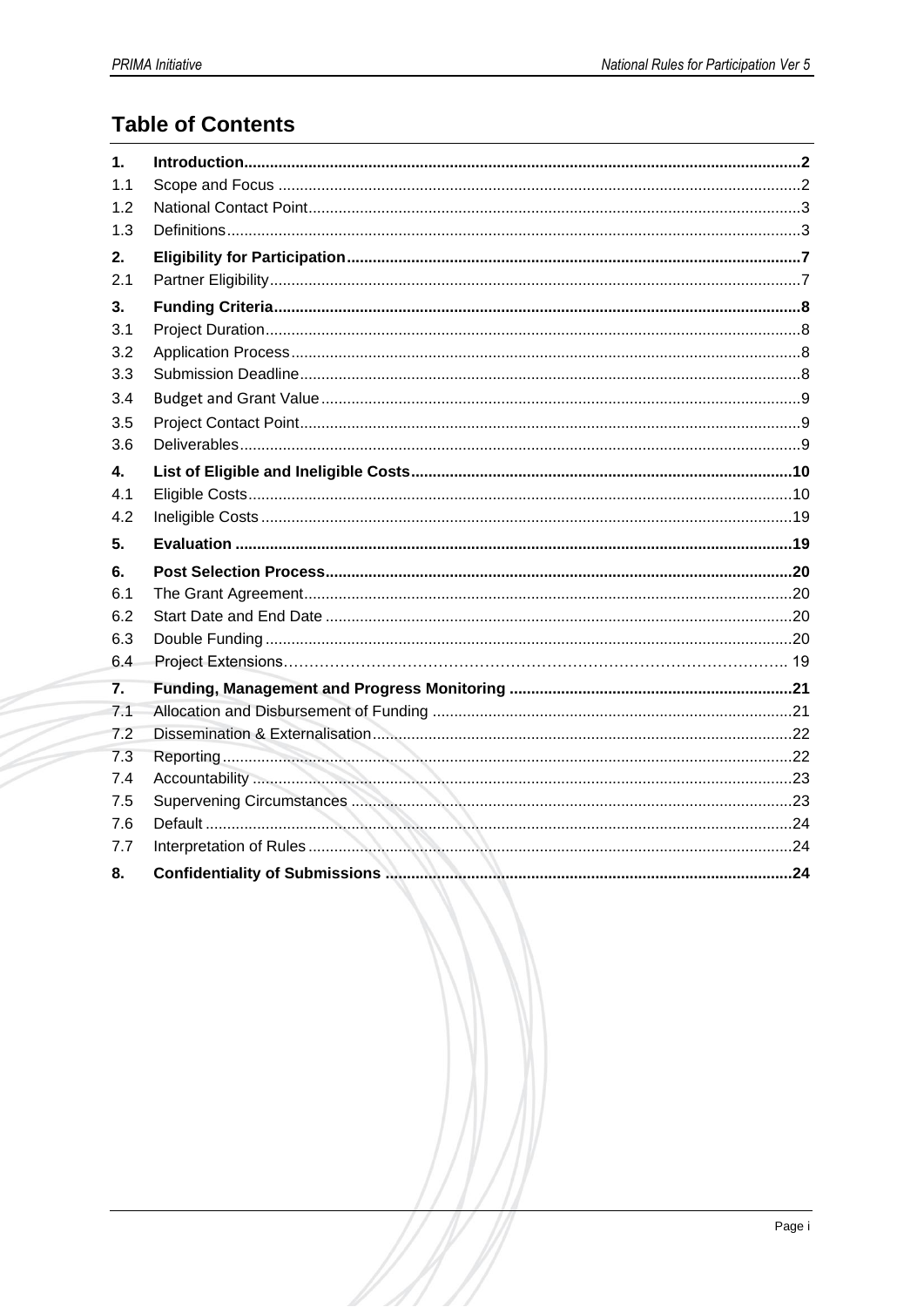# <span id="page-2-0"></span>**1. Introduction**

 Funding Party: Malta Council for Science and Technology for and on behalf of the Foundation for Science and Technology, Villa Bighi, Kalkara, KKR 1320 Malta

# <span id="page-2-1"></span>**1.1 Scope and Focus**

The Partnership for Research and Innovation in the Mediterranean Area (PRIMA) is an initiative launched by 19 Euro-Mediterranean Countries, including 11 EU States (Croatia, Cyprus, France, Germany, Greece, Italy, Luxembourg, Malta, Portugal, Slovenia and Spain) and 8 non-EU Countries (Algeria, Egypt, Israel, Jordan, Lebanon, Morocco, Tunisia and Turkey) to participate in a EU joint research and innovation programme.

The PRIMA Programme support research in the fields of Water Management, Sustainable Agriculture and Food Systems. The annual calls are launched inside a unique framework with two sections: Section 1 Calls will be funded from the EU contribution and Section 2 Call will be funded by the National Contributions of PRIMA Participating Countries. These National Rules for Participation are applicable to the Section 2 Calls only.

Please visit the 'Calls for Proposals' section on the [PRIMA](https://prima-med.org/) website for more information on the description of the topics that are eligible for funding.

Each project proposal must be in accordance with the following:

- The proposed research project has to meet all eligibility conditions described in the call text and in the PRIMA Annual Work Plan
- The proposal should be novel and not correspond with on-going or completed projects funded by other instruments, programmes or projects
- Project consortia must include **at least three independent eligible legal entities from three different participating countries**. At least one must be established in an EU Member State or third country associated to Horizon 2020 participating in PRIMA and not being a Mediterranean Partner Country (MPC) (Cyprus, Croatia, France, Greece, Germany, Italy, Luxembourg, Malta, Portugal, Slovenia and Spain) and at least one must be established in a third country non-EU Participating State bordering the Mediterranean Sea (MPC) considered as a Participating State (Algeria, Egypt, Jordan, Lebanon, Morocco, Tunisia, Israel and Turkey).
- The proposals should strive to be balanced between the countries involved in the project as far as the volume of work and budgets are concerned.
- The tasks undertaken by local applicants should be well described in Section 3.1 of the PRIMA full proposal application.
- In every proposal, one of the entities has to act as the Project Coordinator who has the responsibility for submitting the application on behalf of the Consortium.
- There is no upper limit of eligible consortium size. Consortia may involve as many partners as necessary to achieve the project goals. However, applicants should be aware that a higher number of represented countries in a consortium will not automatically result in a positive evaluation of the proposal. There is no upper limit of partners from the same country, unless stated otherwise in the National Regulations.
- Partners who are not eligible for funding, including partners from countries not participating in this Call may participate at their own expense or if they have their own separate source of funding. The applicants have to prove (letter of intent / commitment) the willingness of other partners to fund their own activities. However, they cannot coordinate a project and their contribution to the project should not be vital. They are not considered in the minimum requirement of eligible partners and countries in the PRIMA eligibility criteria.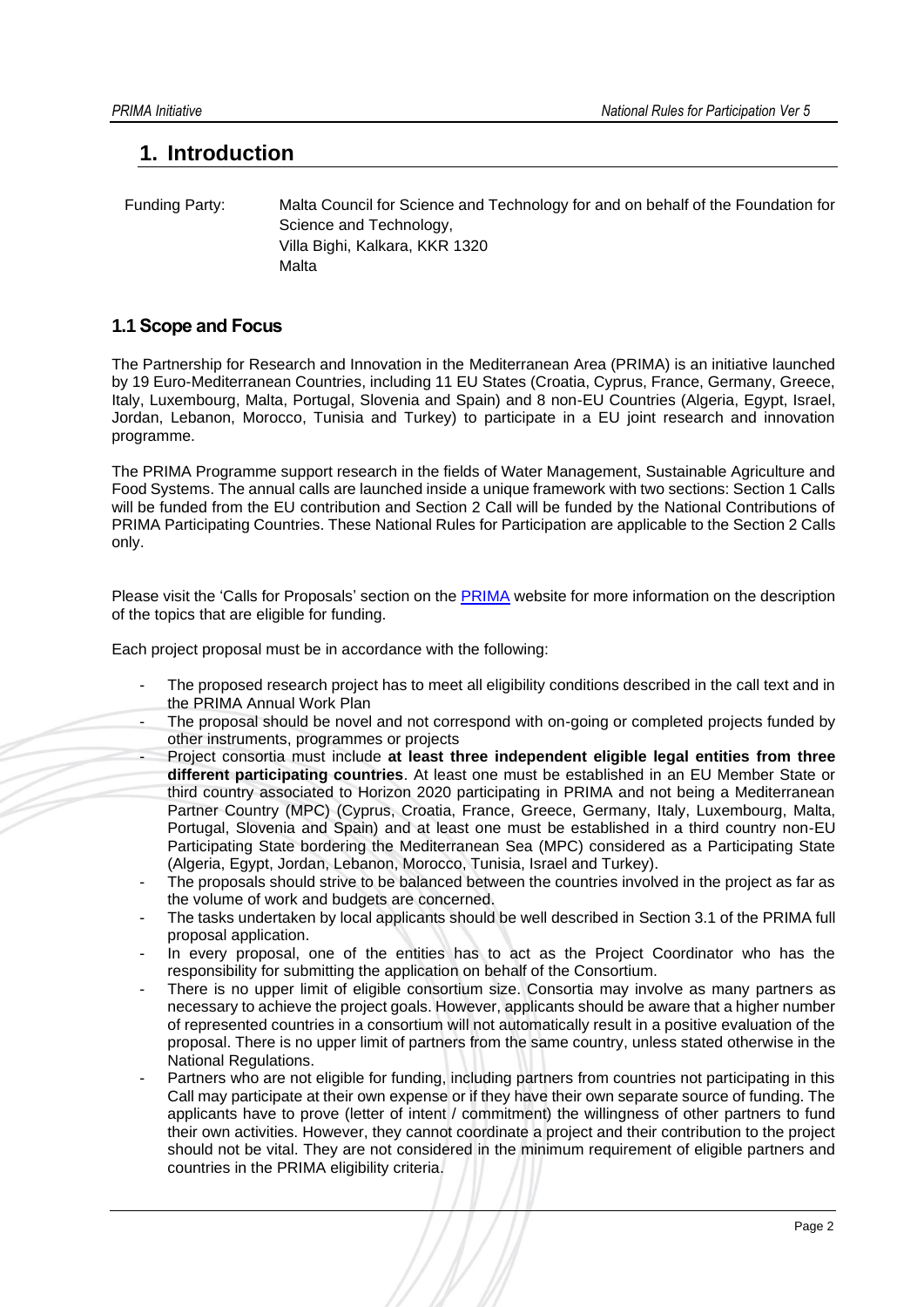- The eligibility of each applicant has to be checked according to the national criteria published in the National Regulations before submission.
- Submission will follow a two-stage procedure. For the first stage, a pre-proposal must be submitted. Successful applicants in the first stage will be invited to submit a full proposal for the second stage.
- The pre-proposal and the full proposal must be submitted by the Project Coordinator correctly and completely before the respective deadlines via the PRIMA electronic submission tool on the PRIMA website [\(www.prima-med.org\)](http://www.prima-med.org/).
- The proposal must be written in English.
- Each proposal submitted correctly and on time will be checked for administrative eligibility by PRIMA and the relevant funding entities. This means that failure of one partner within the consortium to meet the eligibility criteria may cause the entire project to be rejected.
- Funding under this joint initiative is made available on the basis that an Applicant does not benefit from any other grant or financial incentive in respect to the expenses related to the execution of the project.

### <span id="page-3-0"></span>**1.2 National Contact Point**

Correspondence should be directed to:

The Malta Council for Science & Technology Villa Bighi, Kalkara KKR 1320, Malta E-mail: [prima.mcst@gov.mt](mailto:prima.mcst@gov.mt)

# <span id="page-3-1"></span>**1.3 Definitions**

**Applicant** means anyone eligible for participation in a Project in terms of these Rules for Participation and who consequently applies for funding under this joint initiative.

**Arm's length** means that the conditions of the transaction between the contracting parties do not differ from those which would be stipulated between independent enterprises and contain no element of collusion. Any transaction that results from an open, transparent and non-discriminatory procedure is considered as meeting the arm's length principle.

**Council** refers to the Malta Council for Science and Technology

**Effective collaboration** means collaboration between at least two independent parties to exchange knowledge or technology, or to achieve a common objective based on the division of labour where the parties jointly define the scope of the collaborative project, contribute to its implementation and share its risks, as well as its results. One or several parties may bear the full costs of the project and thus relieve other parties of its financial risks. Contract research and provision of research services are not considered forms of collaboration.

**Eligible direct costs** are those costs incurred directly by the national beneficiaries during the duration of the project and used primarily for the purpose of achieving the objectives of the project. All eligible expenses must be incurred between the Start Date and the End Date of the Project and must be limited to the budgeted value.

**Eligible undertakings** are defined as undertakings planning to carry out Fundamental Research, Industrial Research or Experimental Development projects are eligible to apply for assistance under this scheme. In order to be eligible, applicants must additionally satisfy the following criteria. They must be either: a) a partnership constituted under the Companies Act, being a partnership *en nom collectif, en commandite* or a limited liability company; or b) be duly registered as a co-operative society under the Co-Operative Societies Act, c) professional body; d) self-employed; e) NGOs; f) Non-profit making entities (including Foundations).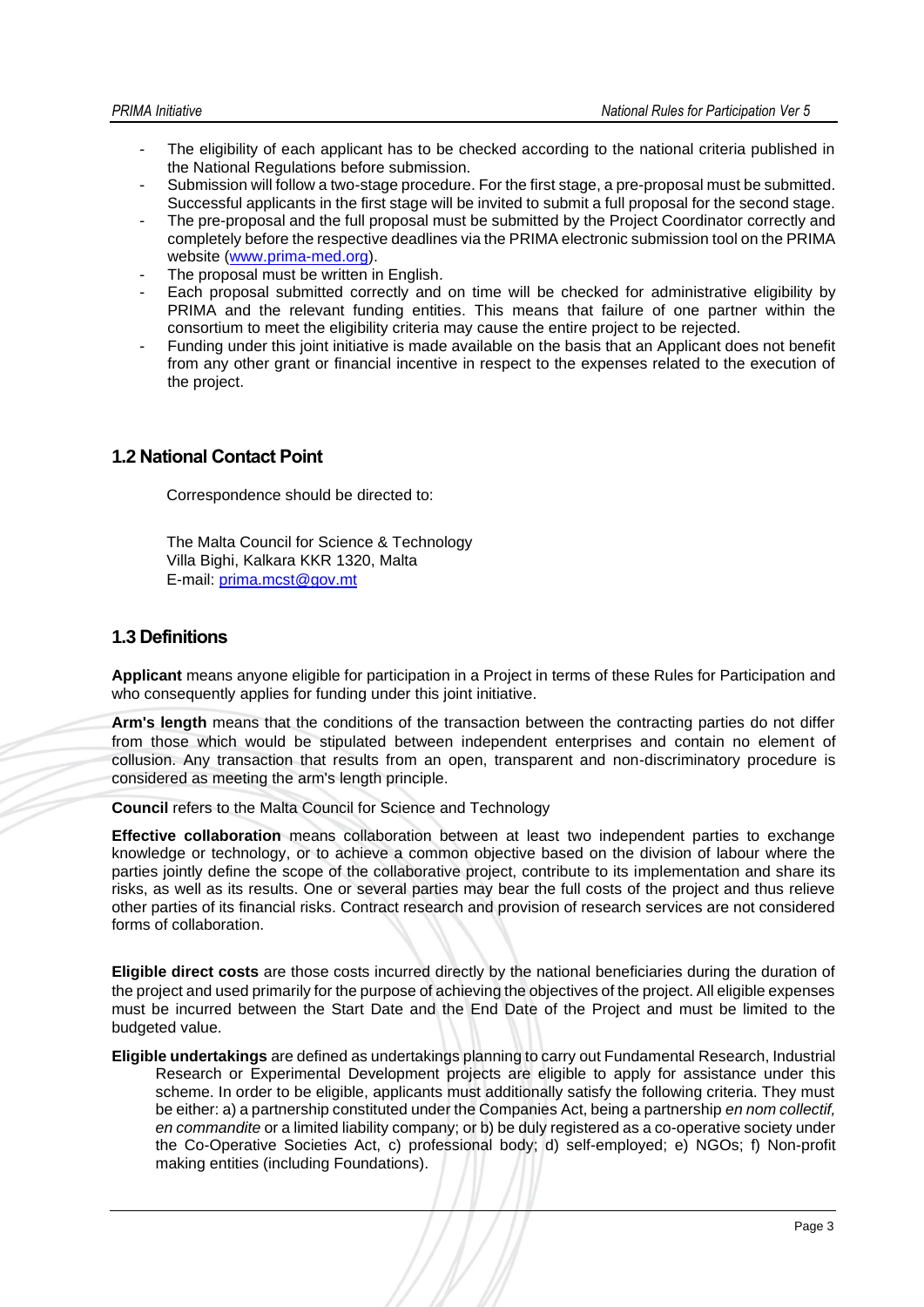'Professional Body' may be an organisation, an association, a chamber, society, institute or a group of professional persons not being enrolled or registered in terms of The Voluntary Organisations Act (Cap. 492 of the Laws of Malta) or not being otherwise recognised in terms of Law, and which is generally recognised and acknowledged by the professional persons it seeks to represent as their representative Body. For the purposes of this Definition, a professional person is one who has undergone a period of study at a university or a recognised institution of higher learning and has obtained the formal qualification entitling the person to practise the respective profession; and who provides a specialised service to the public, based primarily on a fiduciary relationship between herself/himself and the party to whom s/he provides such service on his own personal credibility and responsibility.

'Self-employed' as registered with Jobsplus.

'NGO' means any Voluntary or Non-Governmental Organisation set up in accordance with The Voluntary Organisations Act (Cap. 492 of the Laws of Malta).

'Non-profit making' is an entity where (a) the statute of the entity contains an express exclusion of the purpose to make profits; and (b) there is express provision in the statute defining the purposes of the entity which do not include the promotion of private interests, other than a private interest which is a social purpose; and (c) no part of the income, capital or property is available directly or indirectly to any promoter, founder, member, administrator, donor or any other private interest. Provided that if a promoter, founder, member, administrator or donor is another enrolled non-profit making organisation, the limitation in paragraph (c) shall not apply provided the availability of such income, capital or property is subject to conditions which are consistent with the general purposes of the grantor entity: Provided further that an organisation shall continue to be deemed as non-profit making notwithstanding that:(i) it obtains a pecuniary gain from its activities when such gain is not received or credited to its members but is exclusively utilised for its established purposes; (ii) it buys or sells or otherwise deals in goods or services where such activities are exclusively related to its principal purposes; (iii) it is established for the general entertainment, pastime, education or other similar benefit only of its members; or (iv) it is established for the promotion of the social role, ethics, education and values of a trade or profession provided it does not promote the private interests of its members.

**End Date** means the date when the Project Period, having commenced on the Start Date, expires. The Project Period is the time required to execute the Project as indicated in the grant agreement.

**Innovation** is defined as the internationally novel scientific/technological development of a technological process, product or service. Also, the definition of innovation within the same context can also be applied to non-novel, yet step-change/ground-breaking enhancement of existing technological processes, products or services, or even the application of existing knowledge to new novel applications of these solutions to deliver step-change competitiveness through such an application.

**Large Undertaking** is an undertaking not fulfilling the criteria laid down in Annex I of the COMMISION REGULATION (EU) No 651/2014 of 17 June 2014 declaring certain categories of aid compatible with the internal market in application of Article 107 and 108 of the Treaty.

**Legal Entity** means any entity created within the European Union, having an operating base in Malta and which has legal personality, which may, acting under its own name, exercise rights and be subject to obligations.

**Operating base in Malta** means if the legal entity:

a. owns, leases, or has been given the right of use by a third party, an adequate premise from where to conduct an eligible economic activity in the region of Malta;

and

b. employs at least one person that is based in Malta and is liable to pay income tax in Malta.

**Partner** is defined as a partner in a consortium of a funded transnational project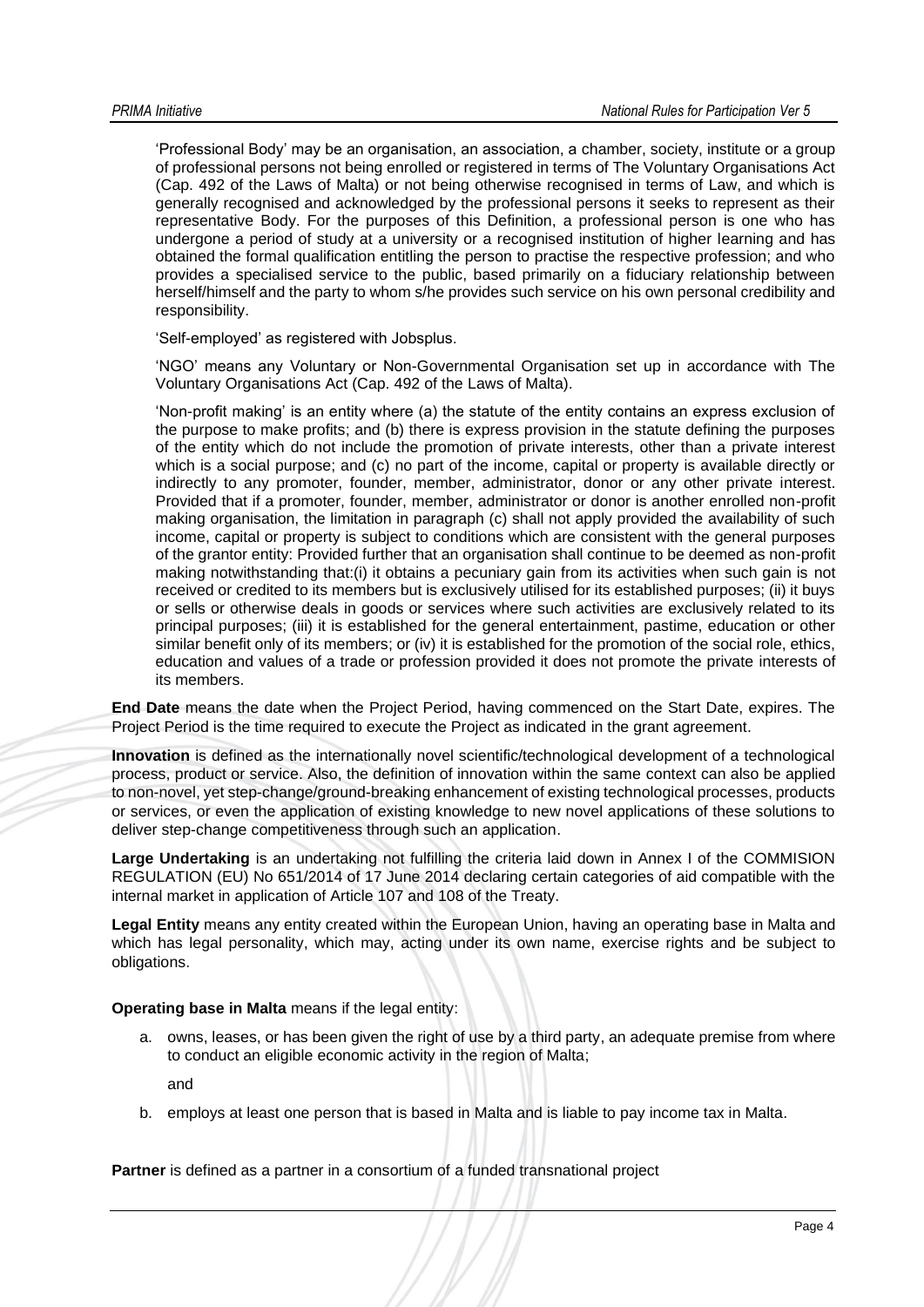**Project Contact Point** is the individual, appointed to act on behalf of the Applicant and who is responsible for communicating with the Council about the Project.

**Personnel costs** means the costs of researchers, technicians and other supporting staff to the extent employed on the relevant project or activity

**Project Coordinator** is one of the beneficiaries of a transnational project consortium that is appointed as the single point of contact between the PRIMA office and/or the funding bodies and the consortium partners from proposal submission to project end. He/she will have the responsibility of ensuring that all the partners involved in the consortium are eligible and supervises the project workflow with the help of WP leaders. Additionally, he/she will be required to submit the project application on behalf of the consortium and must also compile and submit reports / deliverables to the PRIMA office and/or the funding bodies.

**Principal Investigator** is the local beneficiary of a transnational project consortium. May be the same as the Project Coordinator and/or the Project Contact Point.

**Project Grant** means the granted funding provided.

**Project Value** means the project budget needed by the Applicant to carry out the project tasks, including any co-financing.

**Research and Development** is defined as the systematic investigation, work or research carried out in any field of science or technology through experiment, theoretical work or analysis undertaken in order to acquire new knowledge, primarily directed towards a specific practical aim or objective, and includes:

- a) **Fundamental Research** means experimental or theoretical work undertaken primarily to acquire new knowledge of the underlying foundations of phenomena and observable facts, without any direct commercial application or use in view
- b) **Industrial Research** means the planned research or critical investigation aimed at the acquisition of new knowledge and skills for developing new products, processes or services or for bringing about a significant improvement in existing products, processes or services. It comprises the creation of components parts of complex systems, and may include the construction of prototypes in a laboratory environment or in an environment with simulated interfaces to existing systems as well as of pilot lines, when necessary for the industrial research and notably for generic technology validation
- c) **Experimental Development** means acquiring, combining, shaping and using existing scientific, technological, business and other relevant knowledge and skills with the aim of developing new or improved products, processes or services. This may also include, for example, activities aiming at the conceptual definition, planning and documentation of new products, processes or services

Experimental development may comprise prototyping, demonstrating, piloting, testing and validation of new or improved products, processes or services in environments representative of real life operating conditions where the primary objective is to make further technical improvements on products, processes or services that are not substantially set. This may include the development of a commercially usable prototype or pilot which is necessarily the final commercial product and which is too expensive to produce for it to be used only for demonstration and validation purposes.

Experimental development does not include routine or periodic changes made to existing products, production lines, manufacturing processes, services and other operations in progress, even if those changes may represent improvements;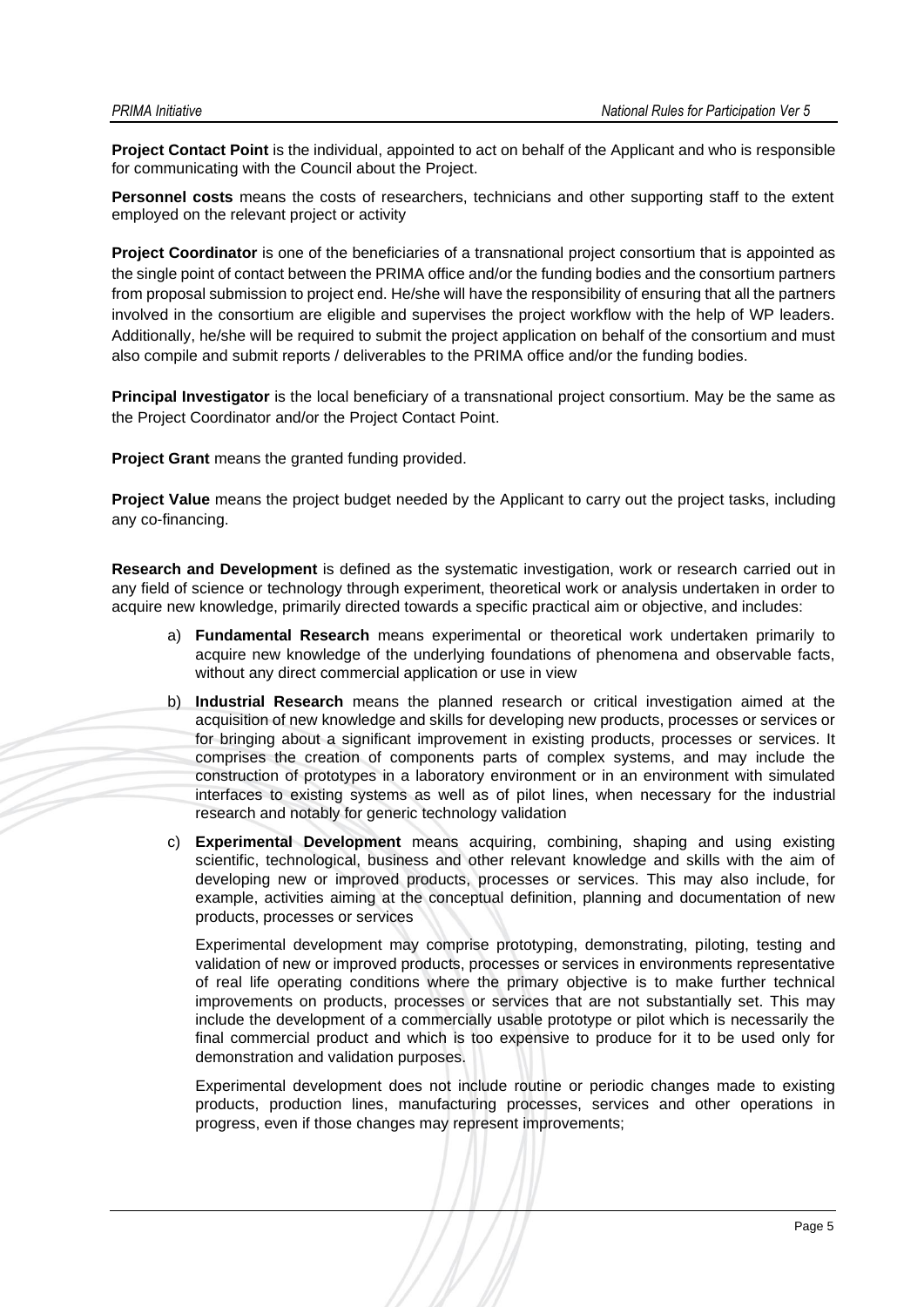**Research and knowledge-dissemination organisation** means an entity (such as universities or research institutes, technology transfer agencies, innovation intermediaries, research-oriented physical or virtual collaborative entities), irrespective of its legal status (organised under public or private law) or way of financing, whose primary goal is to independently conduct fundamental research, industrial research or experimental development or to widely disseminate the results of such activities by way of teaching, publication or knowledge transfer. Where such entity also pursues economic activities the financing, the costs and the revenues of those economic activities must be accounted for separately. Undertakings that can exert a decisive influence upon such an entity, in the quality of, for example, shareholders or members, may not enjoy preferential access to the results generated by it;

**Single Undertaking** includes all enterprises having at least one of the following relationships with each other:

- i. One enterprise has a majority of the shareholders' or members' voting rights in another enterprise;
- ii. One enterprise has the right to appoint or remove a majority of the members of the administrative, management or supervisory body of another enterprise;
- iii. One enterprise has the right to exercise a dominant influence on another enterprise pursuant to a contract entered into with that enterprise or to a provision in its memorandum or articles of association;
- iv. One enterprise, which is a shareholder in or member of another enterprise, controls alone, pursuant to an agreement with other shareholders in or members of that enterprise, a majority of shareholders' or members' voting rights in that enterprise.

Enterprises having any of the relationships referred to in points (i) to (iv) above through one or more other enterprises shall be considered to be a single undertaking,

**Small and Medium Enterprises (SME)** is an undertaking which fulfils the criteria laid down in Annex I of Commission Regulation (EU) No 651/2014 of 17 June 2014 declaring certain categories of aid compatible with the internal market in application of Articles 107 and 108 of the Treaty.

**Start-up Undertaking** shall be defined as an enterprise that has been established for less than five (5) years following its registration. For eligible undertakings that are not subject to registration, the five-year eligibility period may be considered to start from the moment when the enterprise either starts its economic activity or is liable to tax for its economic activity.

**Start Date** means the date which is stated in the grant agreement for the official start of the project.

**Start of Works** means the earlier of either the start of construction works relating to the investment, or the first legally binding commitment to order equipment or any other commitment that makes the investment irreversible. Buying land and preparatory works such as obtaining permits and conducting feasibility studies are not considered start of works. For take-overs, 'start of works' means the moment of acquiring the assets directly linked to the acquired establishment.

**Subcontracted Activity** means any activity related to the project, (including but not limited to consultancy), which is not carried out directly by a Partner or its employees but is carried out by any third party (local or foreign) individual, company, partnership or entity, under whatsoever terms and conditions.

**Undertaking in Difficulty** means an undertaking in respect of which at least one of the following circumstances occurs:

(a) In the case of a limited liability company (other than an SME that has been in existence for less than three years or, for the purposes of eligibility for risk finance aid, an SME within 7 years from its first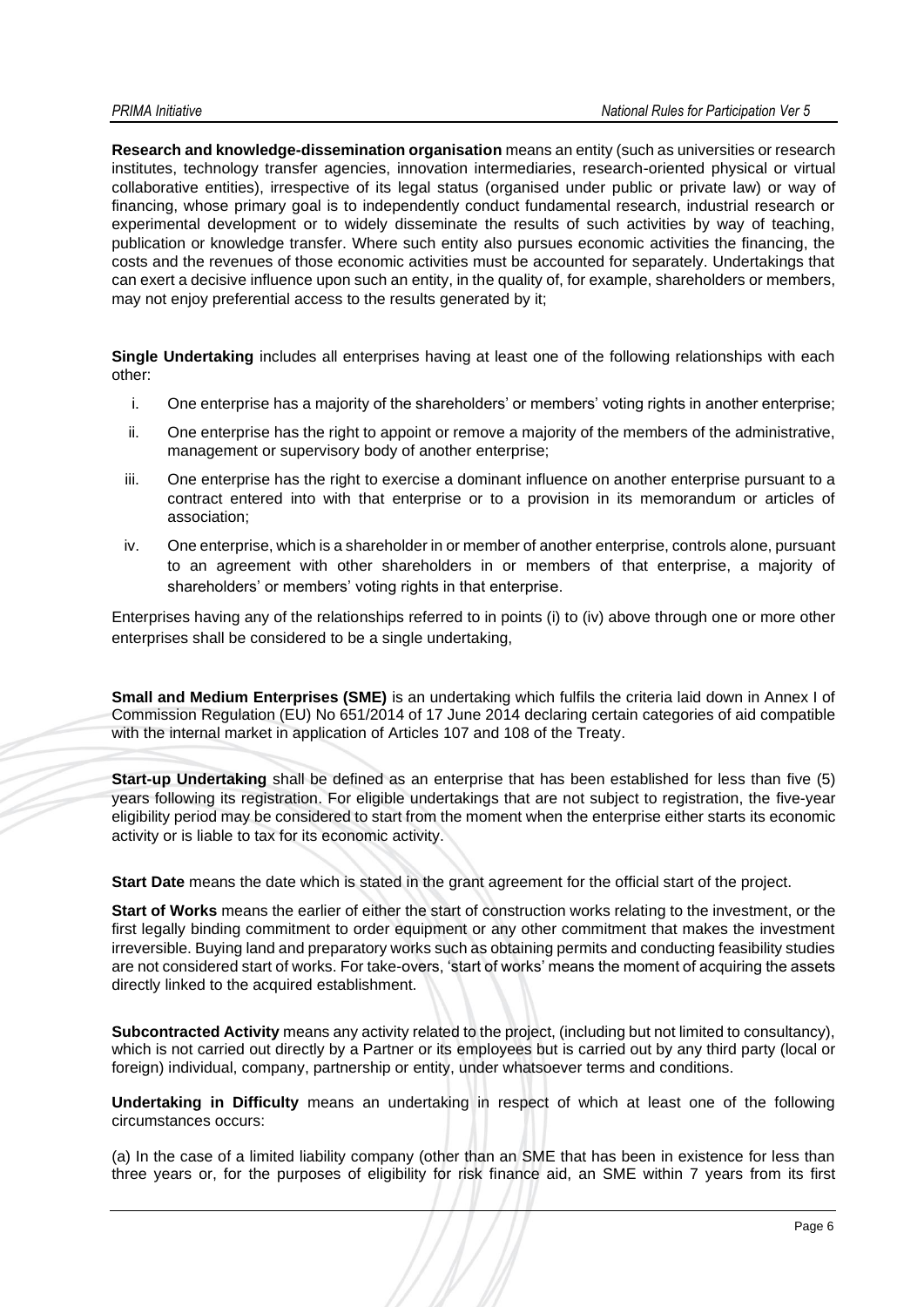commercial sale that qualifies for risk finance investments following due diligence by the selected financial intermediary), where more than half of its subscribed share capital has disappeared as a result of accumulated losses. This is the case when deduction of accumulated losses from reserves (and all other elements generally considered as part of the own funds of the company) leads to a negative cumulative amount that exceeds half of the subscribed share capital. For the purposes of this provision, 'limited liability company' refers in particular to the types of company mentioned in Annex I of Directive 2013/34/EU and 'share capital' includes, where relevant, any share premium.

(b) In the case of a company where at least some members have unlimited liability for the debt of the company (other than an SME that has been in existence for less than three years or, for the purposes of eligibility for risk finance aid, an SME within 7 years from its first commercial sale that qualifies for risk finance investments following due diligence by the selected financial intermediary), where more than half of its capital as shown in the company accounts has disappeared as a result of accumulated losses. For the purposes of this provision, 'a company where at least some members have unlimited liability for the debt of the company' refers in particular to the types of company mentioned in Annex II of Directive 2013/34/EU.

(c) Where the undertaking is subject to collective insolvency proceedings or fulfils the criteria under its domestic law for being placed in collective insolvency proceedings at the request of its creditors.

(d) Where the undertaking has received rescue aid and has not yet reimbursed the loan or terminated the guarantee or has received restructuring aid and is still subject to a restructuring plan.

(e) In the case of an undertaking that is not an SME, where, for the past two years:

- 1. the undertaking's book debt to equity ratio has been greater than 7.5 and
- 2. the undertaking's EBITDA interest coverage ratio has been below 1.0.

# <span id="page-7-0"></span>**2. Eligibility for Participation**

# <span id="page-7-1"></span>**2.1 Partner Eligibility**

Any Eligible Undertaking, with an operating base in Malta, as defined in Section 1.3 may apply and will be eligible for funding subject to the terms and conditions laid out in this document and in particular the conditions for eligibility.

Applicants, who fall within the definition of Eligible Undertaking, will be required to provide the following documents which will be considered during the national eligibility check stage (to be included as an annex to the National application form) which will then be considered during the administrative check:

- Memorandum & Articles of Association or another constitutive document.
- Audited financial statements for last 3 fiscal years.

If the Applicant is a start-up, and the above documents are not available, the Applicant shall provide the financial projections for three (3) years signed by an auditor, including:

- an income statement,
- a cash flow statement, and
- a statement of financial position

Applicants, who fall within the definitions of professional bodies and NGOs, will still be required to provide the above financial documents as well as, including but not limited to, a Statute/Deed (Authenticated) and VO certificates.

Other forms of documentation can be requested depending on the nature of the eligible undertaking.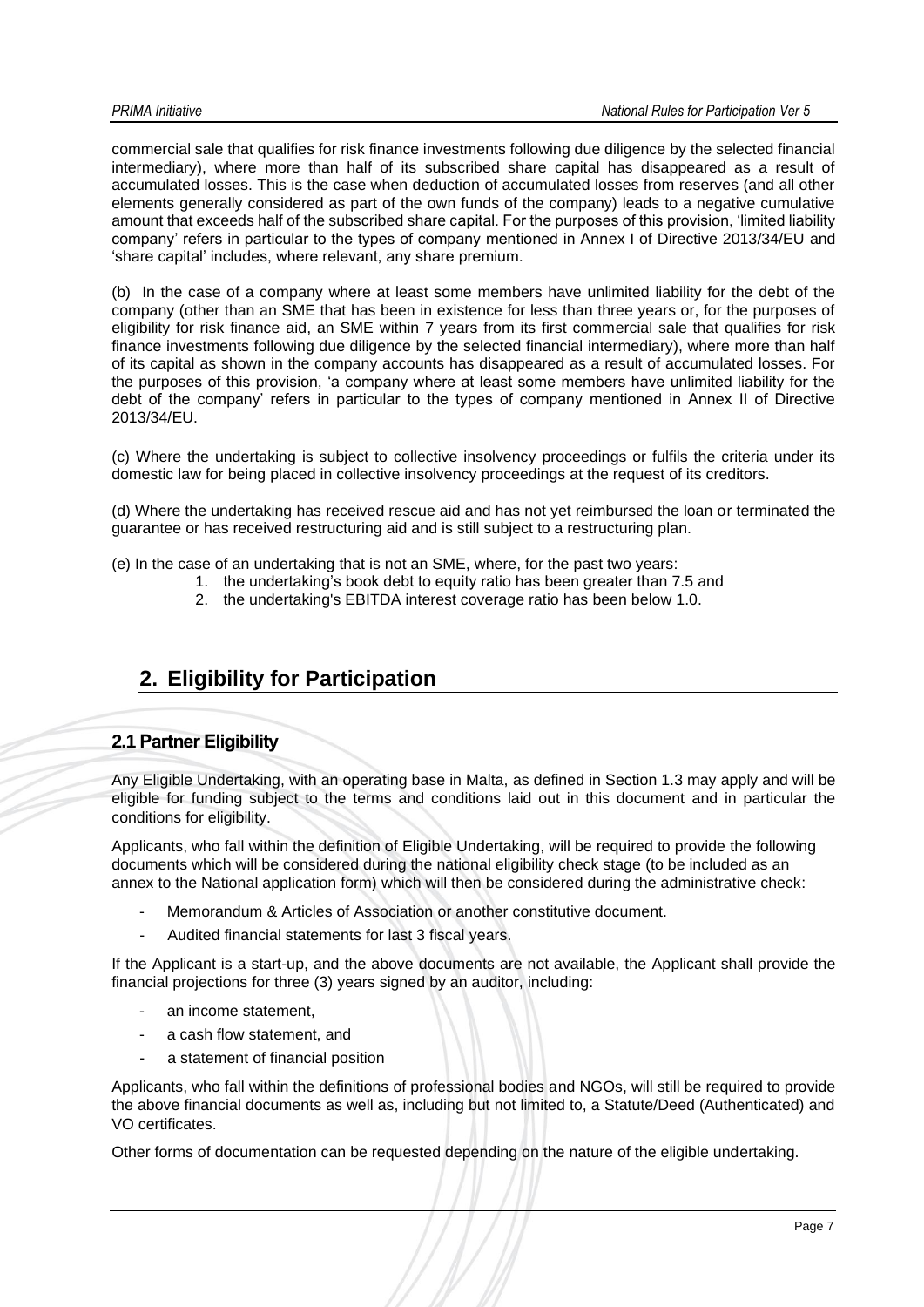All applications should be accompanied by the relevant declarations duly completed as Annexes to the Application Form.

In the event that the review of these documents may result in too high an exposure risk to the Council, the Applicant will no longer be entitled to participate in the project.

Any applicant(s) that at the time of proposal submission is considered by MCST to be non-compliant with respect to Grant Agreement obligations on other active projects funded by MCST, may be immediately deemed ineligible at application stage or will not be awarded funding under this programme. This also applies to situations whereby the applicant is outside approved project timelines on other projects funded by MCST, and where the applicant is in recognised default.

Any application submitted by or including the participation of any legal person or legal entity having, in totality or in majority ownership, the same shareholders, partners or persons holding and / or exercising a controlling power in any other legal entity which will have been at any time prior to such application declared as non-compliant or defaulting on any other contract or agreement entered into with the Council, shall be automatically declared as inadmissible.

# <span id="page-8-0"></span>**3. Funding Criteria**

The funds for the national beneficiaries participating in the project consortium will be made available in accordance with these rules and regulations.

# <span id="page-8-1"></span>**3.1 Project Duration**

Project duration should be a maximum of three (3) years. The earliest possible Start Date for projects will be fixed at the beginning of the contract negotiations with the national funding organisations.

# <span id="page-8-2"></span>**3.2 Application Process**

Applicants are to submit an application for assistance under this scheme before the Start of Works.

The application process consists of a two-stage submission process. The pre-proposal and the full proposal are required to be submitted electronically by the Project Coordinator via the Electronic Submission System that can be accessed *via* the PRIMA website.

Additionally, a National Application Form is to be submitted by each national applicant via [prima.mcst@gov.mt](mailto:prima.mcst@gov.mt) by the submission deadline. It should be noted that emails larger than 6MB shall be automatically rejected by the system. The applicant may make use of cloud storage.

Only complete National Application Forms shall be considered. All received applications shall be acknowledged by email.

# <span id="page-8-3"></span>**3.3 Submission Deadline**

Deadline for submission of pre-proposal is 22<sup>nd</sup> March 2022 (17:00<sub>\_</sub>CET)

Deadline for the submission of National Application Form is 22<sup>nd</sup> March 2022 (23:59 CET)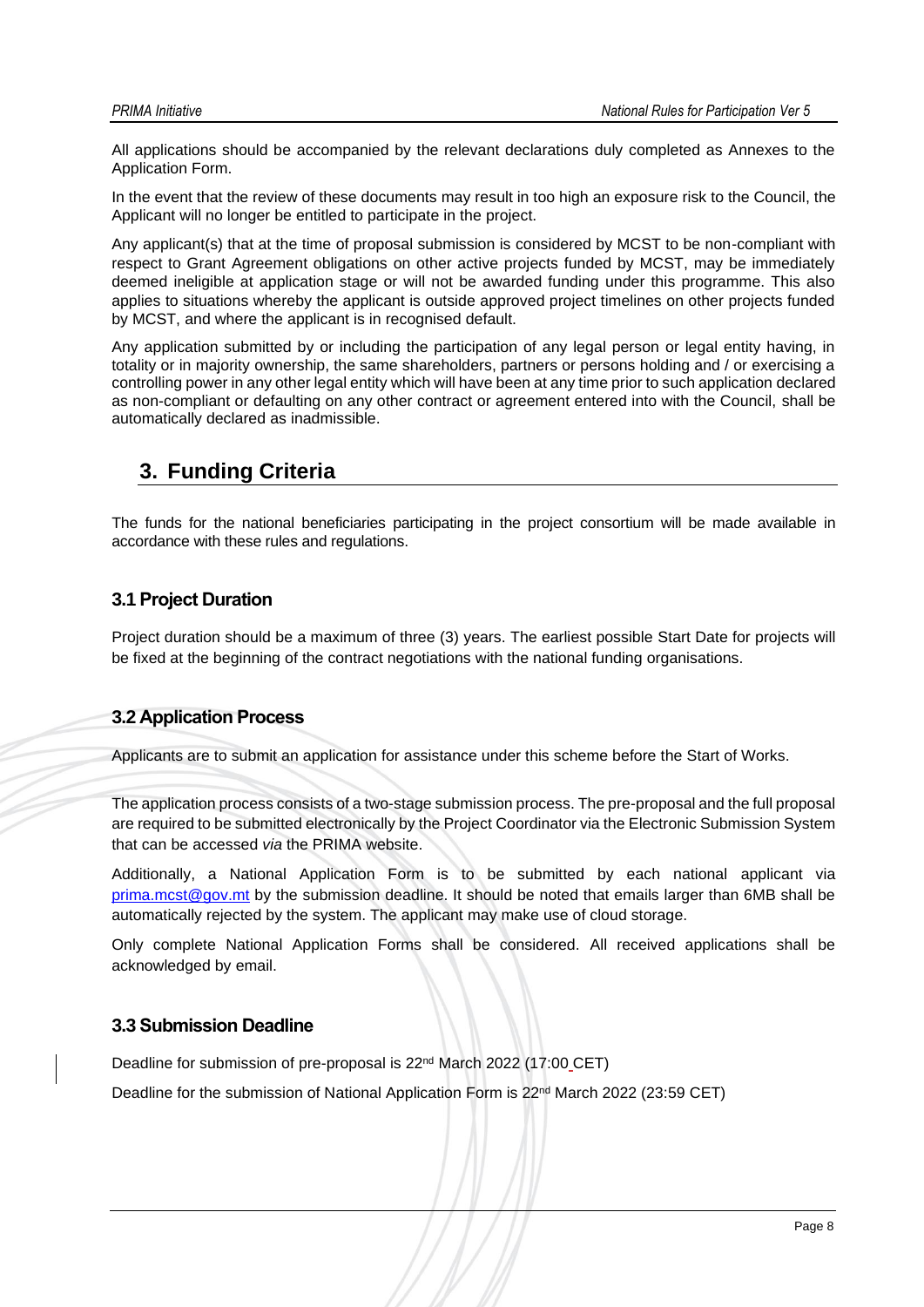# <span id="page-9-0"></span>**3.4 Budget and Grant Value**

The total maximum National Budget for this Call is of €500,000.

The maximum amount national partner/s can request per project is €500,000.

Funding for successful project submissions will be based on a periodic cash advance and will be regulated through a contractual agreement establishing the terms and conditions governing the financing of the project.

Funding under this scheme is made available on the basis that an Applicant does not benefit from any other grant or financial incentive in respect of the expenses related to execution of the project.

# <span id="page-9-1"></span>**3.5 Project Contact Point**

Each national applicant shall appoint a Project Contact Point. The Project Contact Point shall have the following responsibilities:

- To ensure compliance with their obligations in terms of the Contractual Agreement.
- To compile Periodic Reports and Final Reports and ensure their timely submissions and effective execution of the project.
- To ensure the submission of all required financial reporting as per the Contractual obligations for the partner.
- To execute the project activities according to set timeframes and deliverables.

# <span id="page-9-2"></span>**3.6 Deliverables**

#### **Mandatory deliverables**

The project plan must give details of certain activities which are required by the Council. These should be included as deliverables in the project proposal and include:

- 1. A showcase of the project to the public by the National project partner through:
	- The publication of at least two (2) articles per year in local newspapers, online platforms or magazines. These should not contain intellectual property but should raise awareness about the project and its benefits.
	- The organisation of at least one (1) half-day event to be held at the Council's premises or as otherwise directed by the Council.
- 2. Reporting on project progress as per the list hereunder in line with the templates provided by the Council;
	- End of Stage Technical and Scientific Reports.
	- End of Stage Financial Report;
	- End of Project Technical and Scientific Report;
	- End of Project Audited Financial Report.

The reports are to include sufficient evidence on the achievement of the project objectives as well as the parameters indicated in the application.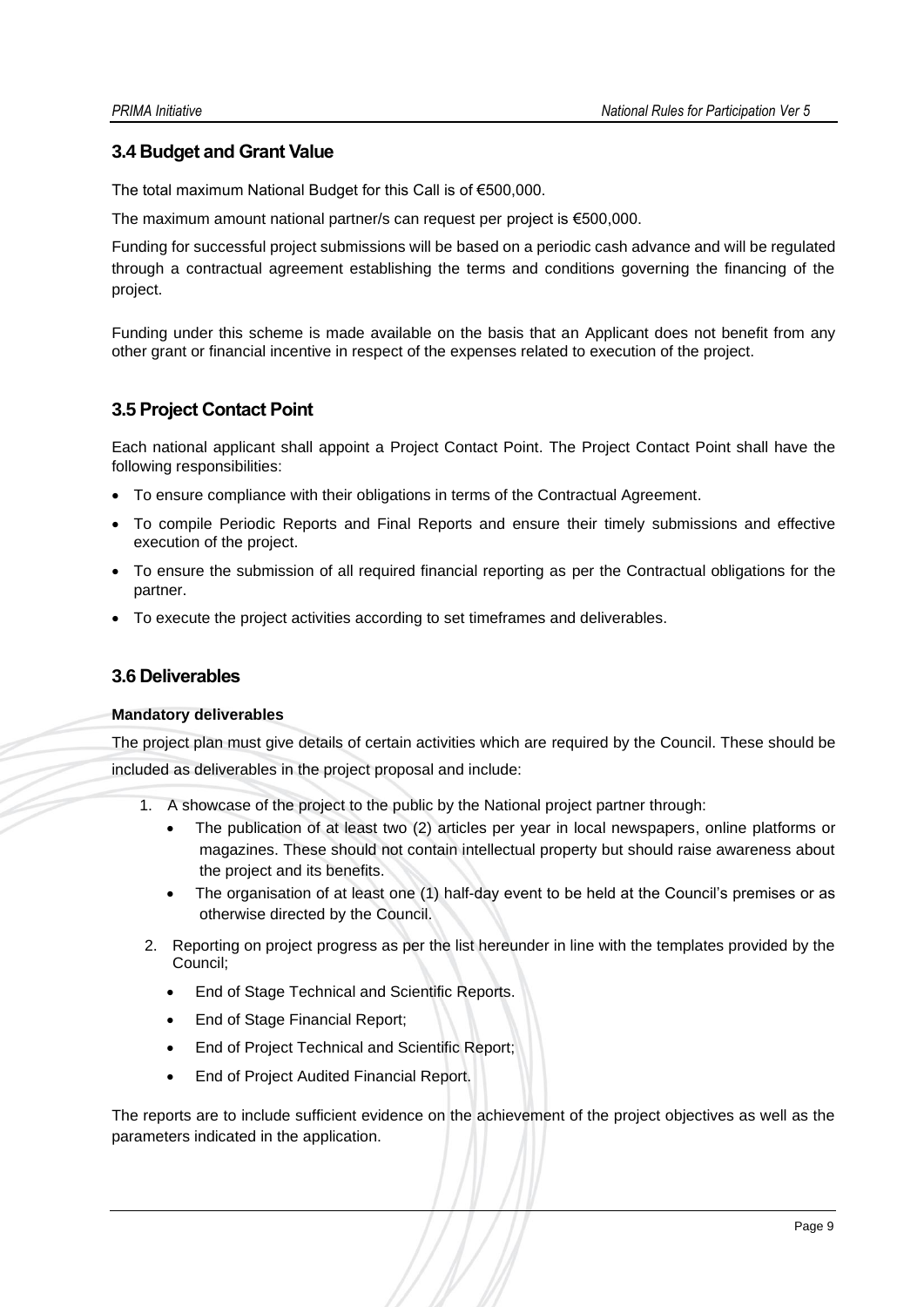Changes to the project objectives, work-packages and all the parameters committed in the applications are to be detailed, justified, and approved by the Council.

#### **Recommended deliverables**

Further to the mandatory deliverables, the Council invites applications to also include deliverables as recommended below (if applicable), subject to the nature of the project:

- 1. Monograph/s and/or peer-reviewed paper/s for accepted publication in international journal/s and/or of repute based on the work carried out throughout the Project. The subscription levels, Impact Factor and open sources should be considered in the selection of journals and conferences. Similar papers published on open access media would also be considered favourably.
- 2. Oral presentation/s at international conference/s on the work carried out through the Project.
- 3. The attainment of undergraduate degrees and/or postgraduate degrees and/or post-doctoral research. In cases where the project duration is insufficient for the purpose of submitting a degree, there has to be a commitment to complete the degree outside the duration of the project utilising other sources of funding.
- 4. Registration of a patent or other Intellectual Property Rights stemming from the Project, in Malta as well as in any other country.
- 5. Commercial commitments such as technology innovations to be included in a partner's existing product or service.
- 6. Commercial commitments such as technology transfer licences.

# <span id="page-10-0"></span>**4. List of Eligible and Ineligible Costs**

# <span id="page-10-1"></span>**4.1 Eligible Costs**

Applicants may opt for **one** (1) of the following two regulations. Applicants are required to indicate their preference within the National application form.

Eligible direct costs are those costs incurred directly by the project partner during the duration of the project and used primarily for the purpose of achieving the objectives of the project.

All expenses must be incurred between the Start Date and the End Date of the project and must be limited to the budgeted value as indicated in the Grant Agreement.

Please contact the Council for more information on the implications of these State Aid Rules.

**4.1.1. Eligible Costs under RegulationA:** *[Commission Regulation \(EU\) No. 1407/2013 of 18 December 2013](http://ec.europa.eu/competition/state_aid/legislation/de_minimis_regulation_en.pdf)  [on the application of Articles 107 and 108 of the Treaty on the Functioning of the European Union to de](http://ec.europa.eu/competition/state_aid/legislation/de_minimis_regulation_en.pdf)  [minimis aid \(the de minimis Regulation\)](http://ec.europa.eu/competition/state_aid/legislation/de_minimis_regulation_en.pdf)* as amended by [Commission Regulation \(EU\) 2020/972 of 2 July](https://eur-lex.europa.eu/legal-content/EN/TXT/PDF/?uri=CELEX:32020R0972&from=EN)  [2020, amending Regulation \(EU\) No 1407/2013 as regards it prolongation and amending Regulation \(EU\)](https://eur-lex.europa.eu/legal-content/EN/TXT/PDF/?uri=CELEX:32020R0972&from=EN)  [No 651/2014 as regards its prolongation and relevant adjustments.](https://eur-lex.europa.eu/legal-content/EN/TXT/PDF/?uri=CELEX:32020R0972&from=EN)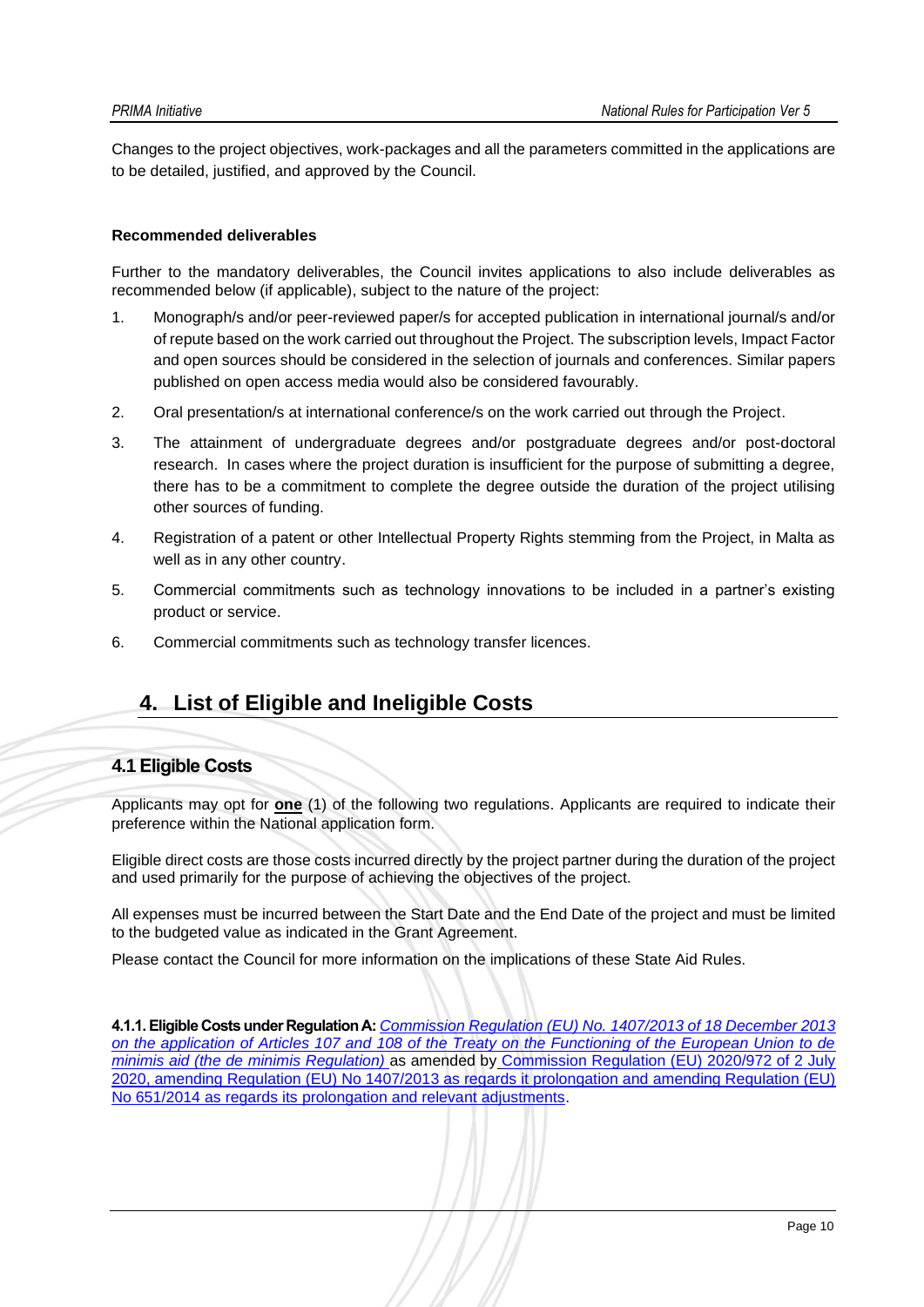#### **a) Personnel Costs**

Wages of researchers and technical personnel, and other supporting staff, to the extent and for the duration that they are directly engaged on the approved research project.

- i. All employees in respect of whom wage costs are claimed must be registered with Jobsplus and covered by a valid contract of employment in terms of the national legislation on employment.
- ii. Personnel Costs related to Project Management are further limited to 10% of the project value.
- iii. Students can be engaged on the project and paid an annual stipend of €6,000 when reading for a Master's degree or an annual stipend of €8,000 when reading for a Doctoral degree. Note that for every engaged student, a full-time equivalent researcher must be employed by the applicant to specifically work on the awarded research project.
- iv. Personnel costs are calculated as follows:

The hourly rate (z) is calculated using the formula:

€ z = (basic salary + allowances) / yearly workable hours as *per* the employee's contract of employment with the applying entity. The total hours worked on the awarded research project by a full-time employee shall not exceed 1760 hours *per annum*.

Eligible salaries are pinned to the following hourly rates (including National Insurance and Inland Revenue and allowances) and personnel limits per project:

| <b>Role in Project</b>                                                        | <b>Hourly rates</b>         | Limits per project |
|-------------------------------------------------------------------------------|-----------------------------|--------------------|
| Management or equivalent                                                      | Up to $\epsilon$ 50.00/hour | Max 2 per project  |
| Researcher*<br>Senior<br>or<br>equivalent                                     | Up to $\in$ 35.25/hour      | No limits          |
| Researcher <sup>¥</sup> or equivalent                                         | Up to $\in$ 25.25/hour      | No limits          |
| technician,<br>Operational,<br>assistant or<br>research support<br>equivalent | Up to $\in$ 13.85/hour      | No limits          |

*The rates stated in the table above are for the year 2022. For subsequent years a 5% increase per year is allowed.* 

\*The term 'senior researcher' is to be used for a postdoctoral researcher with a specialist and high level of local and international experience in the field. Individuals possessing a high level of experience in industry can still be considered.

¥The term 'researcher' is to be used for a Bachelor's, Master's or a Ph.D. degree holder and hence the hourly rate should be equivalent to the degree held by the relevant individual.

Personnel in salary brackets that are higher than those noted above will still only be reimbursed at the rates of the eligible brackets above depending on their role in the project. The hourly rates and the number of hours on the project per engaged individual, will have to be noted in the Budget Breakdown Form that will be requested if the proposal is invited to Stage 2. In the case of existing personnel, the names of the individuals will have to be noted in the Budget Breakdown Form and their respective CVs need to be submitted.

v. Filled time sheets are to be retained for all personnel, including students, as proof of number of hours spent on the project. Documentation of the utilisation of the employees' internally funded research quota for other research activities is to be retained as this evidence may be required by the auditors.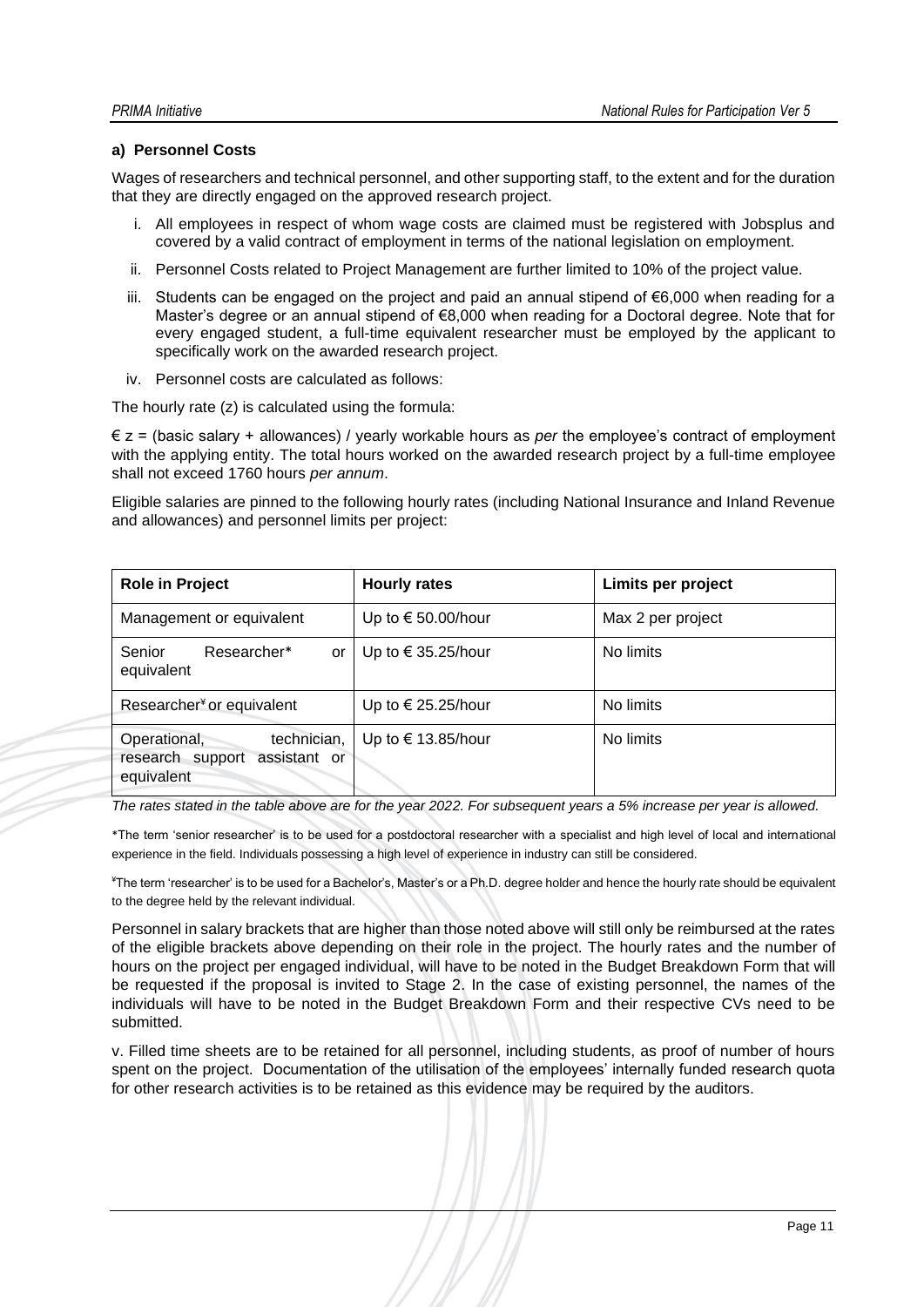#### **b) Specialised equipment and research consumables**

Purchase and/or lease of specialised equipment including software. If a specialised laptop/PC is going to be claimed, please specify its usage and specifications.

Purchase of research consumables. The overall value of consumables typically cannot exceed 30% of project value. Proposals with consumables exceeding 30% of the project value need to be discussed at application stage.

#### **c) Travel and Subsistence**

For the attendance of consortium meetings, a maximum of 2 persons will be eligible to attend the meeting.

For the attendance of international conferences, a maximum of 2 persons will be eligible to attend per six (6) months.

For 'other' project-related meetings, a maximum of 2 persons will be eligible to attend the meeting. Such meetings should be discussed with the Council at application stage to ensure eligibility.

Eligible costs under this section include the cost of economy flights, public transport and other expenses that have been incurred for the purpose of the project after selection of the most economic solutions. Per diems are payable for travel up to a maximum of 14 days in a row.

#### **d) Other Operating Expenses**

Other operating expenses incurred directly as a result of the project. These must be approved beforehand by the Council and must not fall under ineligible costs. Details shall need to be provided in the National Application Form and ideally would have been discussed with the Council before submission.

#### **e) Costs of IP and Knowledge Transfer activities**

Costs of knowledge transfer activities and patents bought or licensed from outside sources at arm's length conditions. Such activities should be discussed with the Council at application stage to ensure eligibility.

#### **f) Overheads**

Overheads (also known as eligible indirect costs) will be covered at 10% of direct eligible costs, excluding the costs of subcontracting as well as for items of equipment above €5000 and consumables above €5000.

Note that for equipment, the capping of €500 is per piece, while for consumables, the capping of €500 is for the total amount of consumables per partner.

#### **g) Subcontracted activities**

Subcontracted activities shall be allowed up to a limit of 25% of the project value and must follow fair procurement procedures. Such activities should be discussed with the Council at application stage to ensure eligibility.

#### *Additional Provisions*

Eligible Costs are to conform to the following, and are subject to the final audit scrutiny:

• Any expenses incurred during the course of the project must be consistent with the principles of economy, efficiency and effectiveness.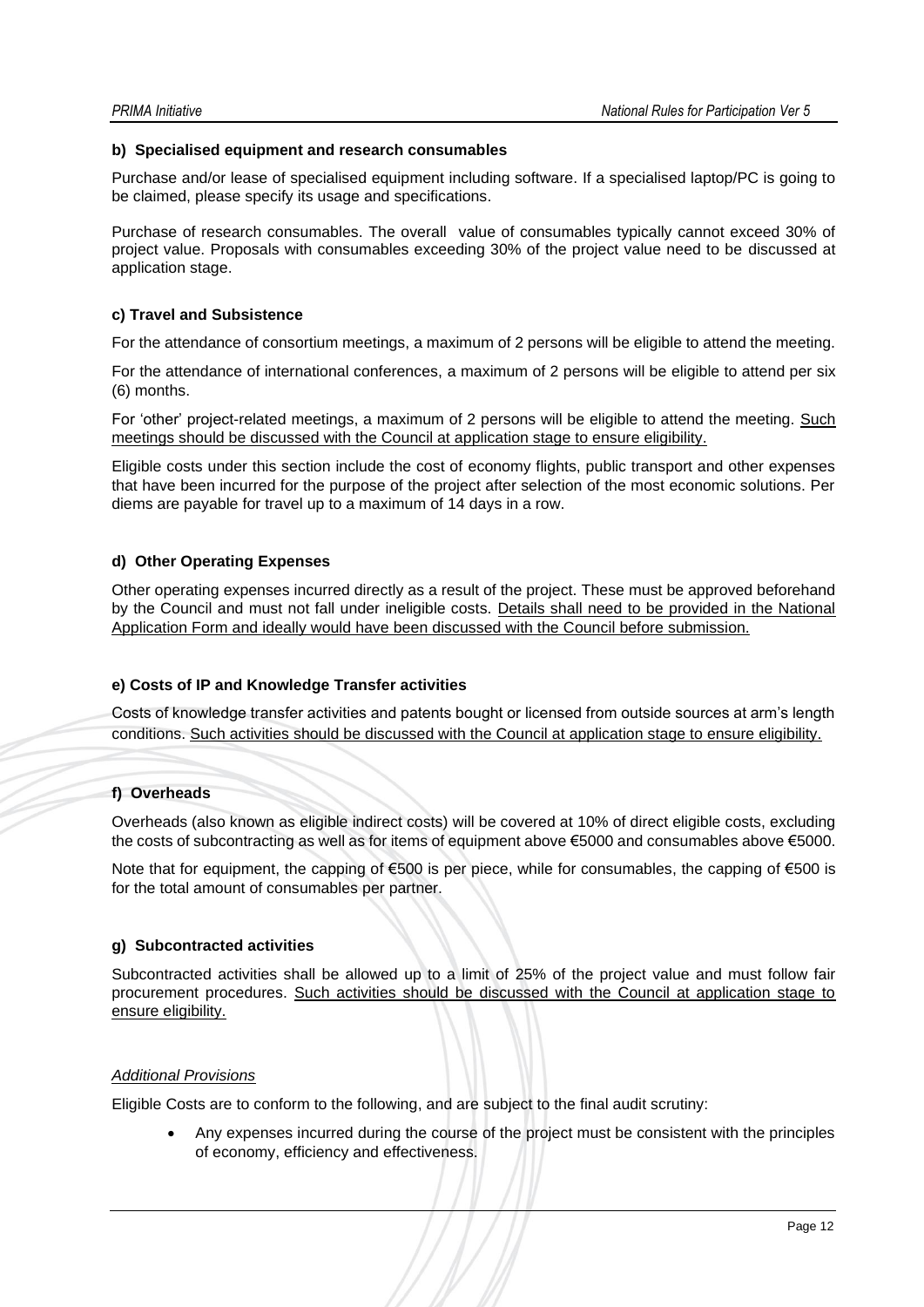- In the event of purchases of any value, private entity partners are required to demonstrate adequate marketing testing.
- Public entity partners are to follow Public Procurement Regulations in their entity.
- Any calls for the recruitment of personnel on a project is to be conducted in a strictly transparent manner and is to include a public call in the form of an online advert and interview process.
- Commercial transactions between any applicants or consortium partners, or between any applicants or a consortium partner and a company with similar shareholding to a consortium partner, is not allowed. All transactions need to be carried out in line with the arm's length principle outlined in Section 1.3.

#### *Aid Intensity*

The financial contribution to a project partner applying under Regulation A shall be up to 75% of the eligible costs incurred on the project by that project partner. The partner must finance the remaining percentage of the eligible costs. It is not possible for a Partner to cover the remaining percentage contribution 'in-kind'.

#### *Applicable State Aid Regulations and Obligations*

Assistance provided under Regulation A of these National Rules for Participation is in line with the [Commission Regulation \(EU\) No. 1407/2013 of 18 December 2013 on the application of Articles 107](http://ec.europa.eu/competition/state_aid/legislation/de_minimis_regulation_en.pdf) and [108 of the Treaty on the Functioning of the European Union to de minimis aid \(the de minimis](http://ec.europa.eu/competition/state_aid/legislation/de_minimis_regulation_en.pdf)  [Regulation\).a](http://ec.europa.eu/competition/state_aid/legislation/de_minimis_regulation_en.pdf)s amended by [Commission Regulation \(EU\) 2020/972](https://eur-lex.europa.eu/legal-content/EN/TXT/PDF/?uri=CELEX:32020R0972&from=EN) of 2 July 2020, amending Regulation [\(EU\) No 1407/2013 as regards it prolongation and amending Regulation \(EU\) No 651/2014 as regards its](https://eur-lex.europa.eu/legal-content/EN/TXT/PDF/?uri=CELEX:32020R0972&from=EN)  [prolongation and relevant adjustments.](https://eur-lex.europa.eu/legal-content/EN/TXT/PDF/?uri=CELEX:32020R0972&from=EN)

The total amount of *de minimis* aid granted to a single undertaking shall not exceed the amount of €200,000 over any period of three consecutive fiscal years. The total amount of *de minimis* aid granted to a single undertaking performing road freight transport for hire or reward shall not exceed €100, 000 over any period of three fiscal years. Applicants should ensure and declare that they are eligible for the requested grant under State Aid rules before applying.

This aggregate maximum threshold applies in principle to all economic sectors with the exception of the road transport, agriculture and fisheries sectors for which different thresholds and criteria apply. This period covers the fiscal year concerned as well as the previous two fiscal years. 'Fiscal year' means the fiscal year as used for tax purposes by the undertaking concerned.

This maximum threshold would include all State aid granted under this aid scheme and any other State aid measure granted under the *de minimis* rule including that received from any entity other than the Malta Council for Science and Technology. Any *de minimis* aid received in excess of the established threshold will have to be recovered, with interest, from the undertaking receiving the aid.

The *de minimis* declaration form must be filled in and submitted together with the National Application Form. For successful applications, an updated declaration form shall be provided at the time of the signing of the Grant Agreement, ensuring that the applicant remains eligible for funding under the State Aid regime.

Assistance approved under this aid scheme is NOT:

- i. Aid granted to undertakings active in the fishery and aquaculture sector, as covered by Council Regulation (EC) No. 104/2000.
- ii. Aid granted to undertakings active in the primary production of agricultural products.
- iii. Aid granted to undertakings active in the sector of processing and marketing of agricultural products, in the following cases:
	- a. Where the amount of the aid is fixed on the basis of the price or quantity of such products purchased from primary producers or put on the market by the undertakings concerned.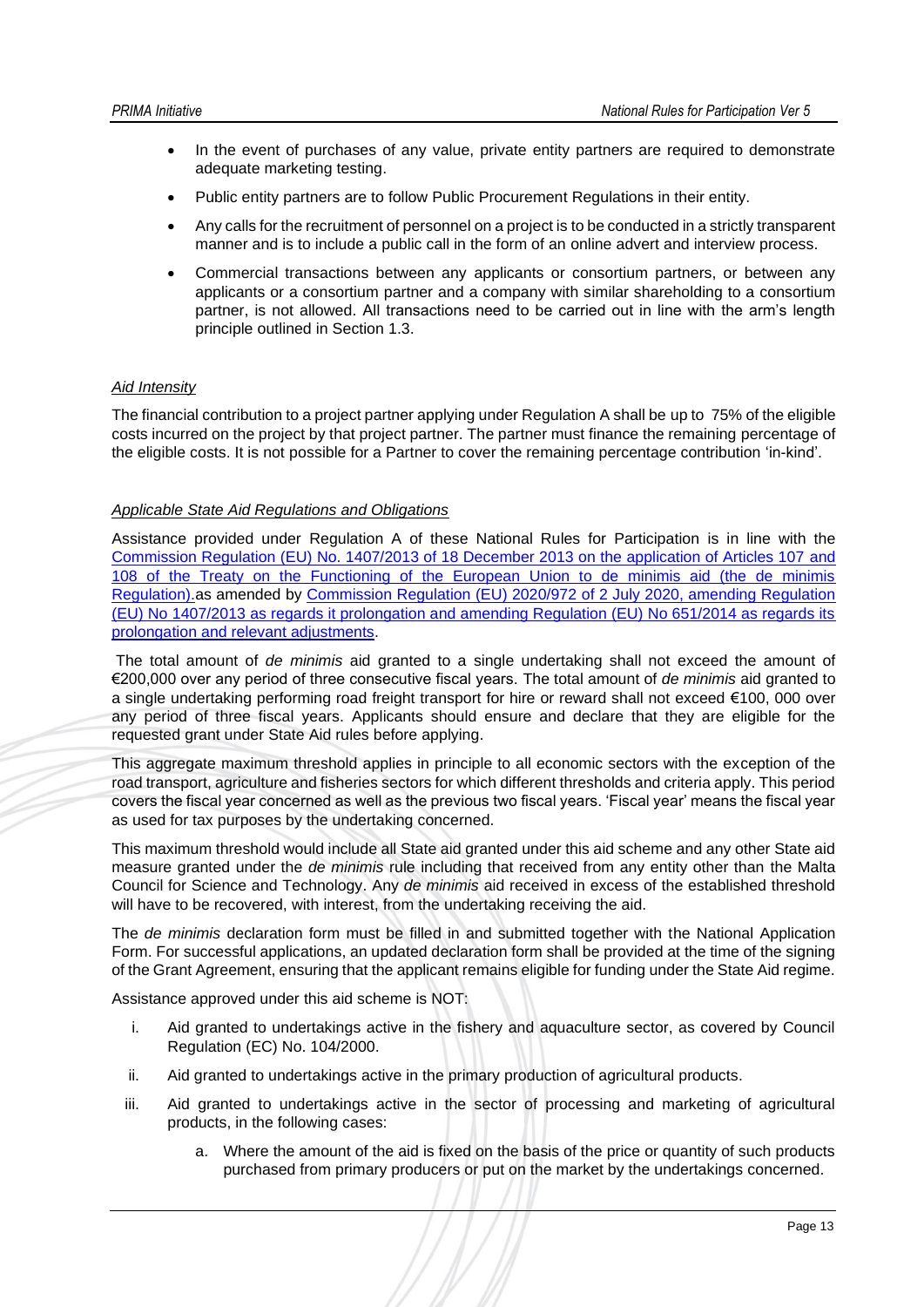- b. Where the aid is conditional on being partly or entirely passed on to primary producers.
- iv. Aid to export-related activities towards third countries or Member States, namely aid directly linked to the quantities exported, to the establishment and operation of a distribution network or to other current expenditure linked to the export activity.
- v. Aid contingent upon the use of domestic over imported goods.
- vi. Aid for the acquisition of road freight transport vehicles granted to undertakings performing road freight transport for hire or reward.

Where an undertaking is active in the sectors referred to in points (i), (ii) and (iii) above as well as in other sectors falling within the scope of the *de minimis Regulation*, the Council will ensure a separation of the activities or distinction of costs. Only those sectors eligible for assistance under the *de minimis Regulation* will be assisted. Activities in the sectors excluded from the scope of the de minimis Regulation will not benefit from assistance under this aid scheme.

In terms of Article 5 of the *de minimis Regulation*, *de minimis* aid granted under this initiative may be cumulated with *de minimis* aid granted in accordance with Commission Regulation (EU) No 360/2012 up to the ceiling laid down in that Regulation. It may be cumulated with *de minimis* aid granted in accordance with other de *minimis regulations* up to the relevant ceiling fixed in terms of these National Rules for Participation.

*De minimis aid* approved under this initiative shall not be cumulated with State aid in relation to the same eligible costs or with State aid for the same risk finance measure, if such cumulation would exceed the highest relevant aid intensity or aid amount fixed in the specific circumstances of each case by a block exemption regulation or a decision adopted by the European Commission. *de minimis aid* which is not granted for or attributable to specific eligible costs may be cumulated with other State aid granted under a block exemption regulation or a decision adopted by the Commission.

**4.1.2. Eligible Costs under Regulation B:** *[Commission Regulation \(EU\) No 651/2014 of 17 June 2014](https://eur-lex.europa.eu/legal-content/EN/TXT/PDF/?uri=CELEX:32014R0651&from=EN)  [declaring certain categories of aid compatible with the internal market in application of Articles 107 and 108](https://eur-lex.europa.eu/legal-content/EN/TXT/PDF/?uri=CELEX:32014R0651&from=EN)  [of the Treaty.](https://eur-lex.europa.eu/legal-content/EN/TXT/PDF/?uri=CELEX:32014R0651&from=EN)* as amended by [Commission Regulation \(EU\) No 2017/1084 of 14 June 2017 amending](https://eur-lex.europa.eu/legal-content/EN/TXT/PDF/?uri=CELEX:32017R1084&from=EN)  [Regulation \(EU\) No 651/2014 as regards aid for port and airport infrastructure, notification thresholds for](https://eur-lex.europa.eu/legal-content/EN/TXT/PDF/?uri=CELEX:32017R1084&from=EN)  aid for culture and heritage conservation and for aid for sport and multifunctional recreational [infrastructures, and regional operating aid schemes for outermost regions and amending Regulation \(EU\)](https://eur-lex.europa.eu/legal-content/EN/TXT/PDF/?uri=CELEX:32017R1084&from=EN)  [No 702/2014 as regards the calculation of eligible costs,](https://eur-lex.europa.eu/legal-content/EN/TXT/PDF/?uri=CELEX:32017R1084&from=EN) by [Commission Regulation \(EU\) 2020/972 of 2](https://eur-lex.europa.eu/legal-content/EN/TXT/PDF/?uri=CELEX:32020R0972&from=EN)  [July 2020 amending Regulation \(EU\) No 1407/2013 as regards its prolongation and amending Regulation](https://eur-lex.europa.eu/legal-content/EN/TXT/PDF/?uri=CELEX:32020R0972&from=EN)  [\(EU\) No 651/2014 as regards its prolongation and relevant adjustments,](https://eur-lex.europa.eu/legal-content/EN/TXT/PDF/?uri=CELEX:32020R0972&from=EN) and by [Commission Regulation](https://eur-lex.europa.eu/legal-content/EN/TXT/PDF/?uri=CELEX:32021R1237&from=EN)  [\(EU\) 2021/1237 of 23 July 2021 amending Regulation \(EU\) No 651/2014 declaring certain categories of](https://eur-lex.europa.eu/legal-content/EN/TXT/PDF/?uri=CELEX:32021R1237&from=EN)  [aid compatible with the internal market in application of Articles 107 and 108 of the Treaty,](https://eur-lex.europa.eu/legal-content/EN/TXT/PDF/?uri=CELEX:32021R1237&from=EN) and as may be subsequently amended.

#### **a) Personnel Costs**

Wages of researchers and technical personnel, and other supporting staff, to the extent and for the duration that they are directly engaged on the approved research project.

i) All employees in respect of whom wage costs are claimed must be registered with Jobsplus and covered by a valid contract of employment in terms of the national legislation on employment.

ii) Personnel Costs related to Project Management are further limited to 10% of the project value.

iii) Students can be engaged on the project and paid an annual stipend of €6,000 when reading for a master's degree or an annual stipend of €8,000 when reading for a Doctoral degree. Note that for every engaged student, a full-time equivalent researcher must be employed by the applicant to specifically work on the awarded research project.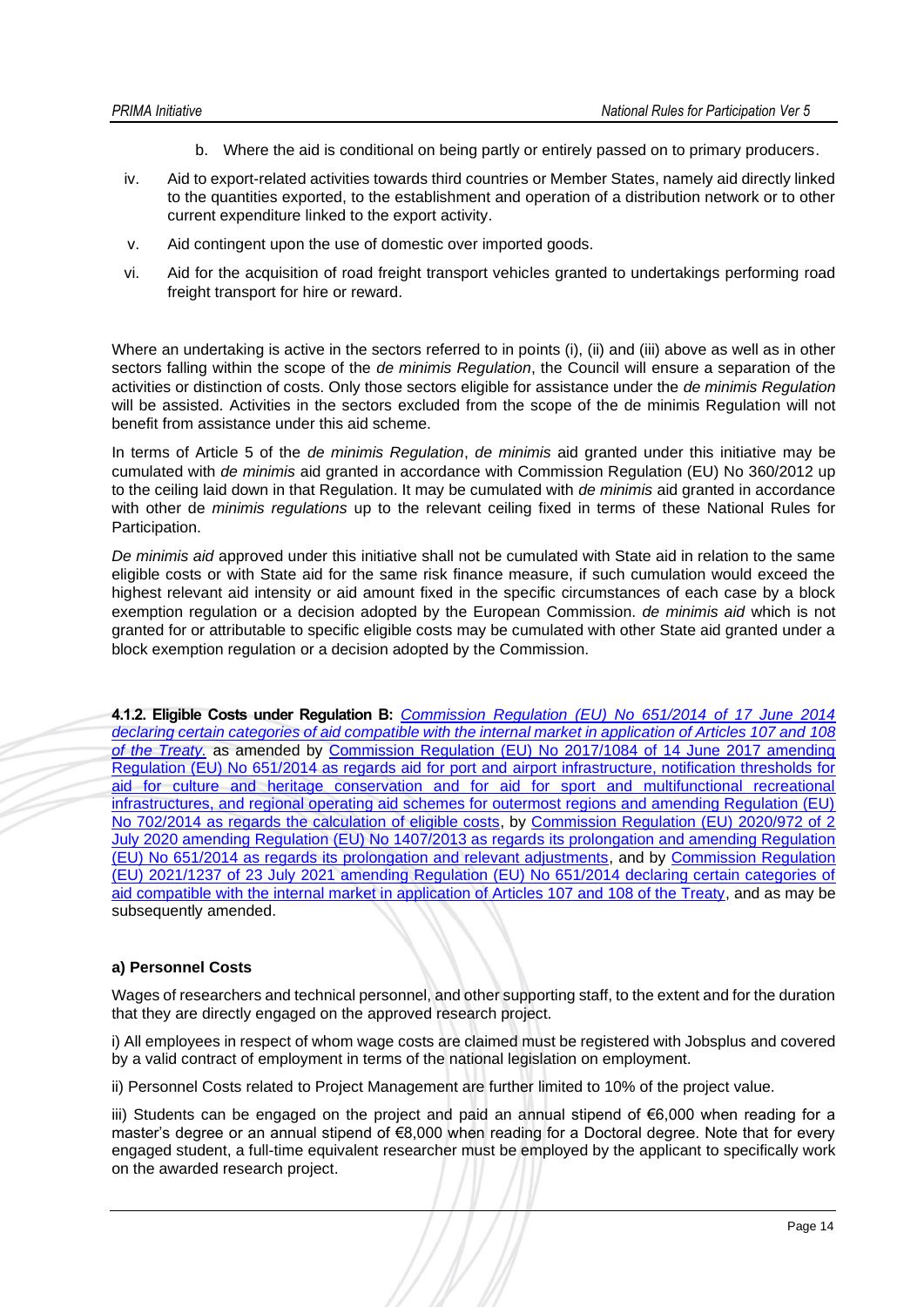iv) Personnel costs are calculated as follows:

The hourly rate (z) is calculated using the formula:

 $\epsilon$  z = (basic salary + allowances) / yearly workable hours as per the employee's contract of employment with the applying entity. The total hours worked on the approved research project by a full-time employee shall not exceed 1760 hours *per annum*.

Eligible salaries are pinned to the following hourly rates (including National Insurance and Inland Revenue and allowances) and personnel limits per project:

| <b>Role in Project</b>                                                     | <b>Hourly rates</b>         | Limits per project |  |
|----------------------------------------------------------------------------|-----------------------------|--------------------|--|
| Management or equivalent                                                   | Up to $\epsilon$ 50.00/hour | Max 2 per project  |  |
| Researcher*<br>Senior<br>or<br>equivalent                                  | Up to $\in$ 35.25/hour      | No limits          |  |
| Researcher <sup>*</sup> or equivalent                                      | Up to $\in$ 25.25/hour      | No limits          |  |
| Operational,<br>technician,<br>research support assistant or<br>equivalent | Up to $\in$ 13.85/hour      | No limits          |  |

*The rates stated in the table above are for the year 2022. For subsequent years a 5% increase per year is allowed.* 

\*The term 'senior researcher' is to be used for a postdoctoral researcher with a specialist and high level of local and international experience in the field. Individuals possessing a high level of experience in industry can still be considered.

¥The term 'researcher' is to be used for a Bachelor's, Master's or a Ph.D. degree holder and hence the hourly rate should be equivalent to the degree held by the relevant individual.

Personnel in salary brackets that are higher than those noted above will still only be reimbursed at the rates of the eligible brackets above depending on their role in the project. The hourly rates and the number of hours on the project per engaged individual, will have to be noted in the Budget Breakdown Form that will be requested if the proposal is invited to Stage 2. In the case of existing personnel, the names of the individuals will have to be noted in the Budget Breakdown Form and their respective CVs need to be submitted.

v. Filled time sheets are to be retained for all personnel, including students, as proof of number of hours spent on the project. Documentation of the utilisation of the employees' internally funded research quota for other research activities is to be retained as this evidence may be required by the auditors.

#### **b) Specialised equipment and research consumables**

The costs and/or leasing of specialised equipment (including specialised software), to the extent and for the period used for the project, may be eligible. If a specialised laptop/PC is going to be claimed, please specify its usage and specifications.

Where such costs are not used for their full life for the project, only the depreciation costs corresponding to the life of the project, as calculated on the basis of generally accepted accounting principles are considered as eligible. The depreciation costs must be verified by a Certified Public Accountant.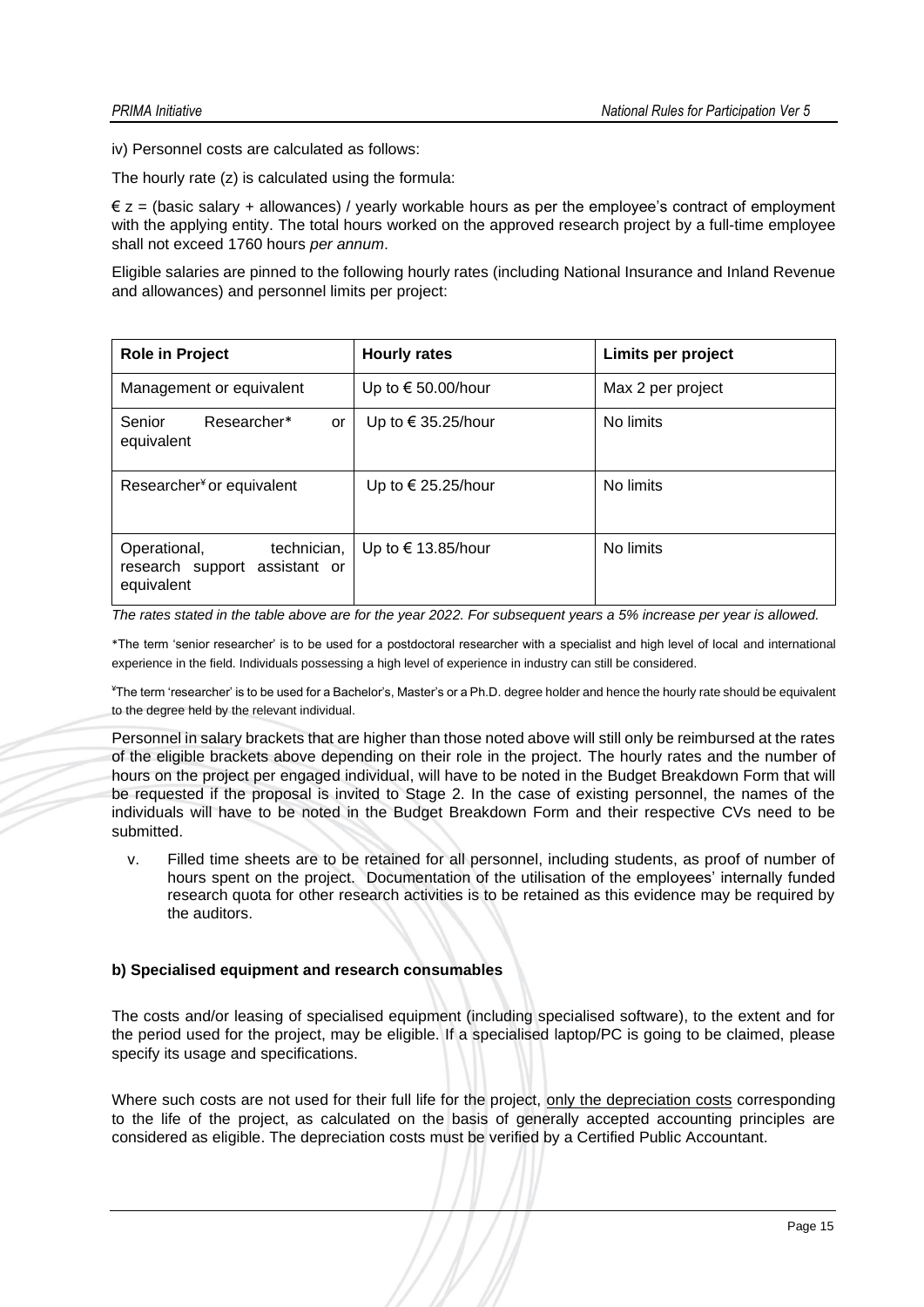The costs incurred to purchase research consumables. The overall value of consumables typically cannot exceed 30% of project value. Proposals with consumables exceeding 30% of the project value need to be discussed at application stage.

#### **c) Costs of IP and Knowledge Transfer activities**

Costs of knowledge transfer activities and patents bought or licensed from outside sources at arm's length conditions. Such activities should be discussed with the Council at application stage to ensure eligibility.

### **d) Other Operating Expenses**

Other operating expenses incurred directly as a result of the project. These must be approved beforehand by the Council and must not fall under ineligible costs. Details shall need to be provided in the National Application Form and ideally would have been discussed with the Council before submission.

### **e) Overheads**

Overheads (also known as eligible indirect costs) that are incurred directly as a result of the project will be covered at 10% of direct eligible costs, excluding the costs of subcontracting as well as for items of equipment above €5000 and consumables above €5000.

Note that for equipment, the capping of €500 is per piece, while for consumables, the capping of €500 is for the total amount of consumables per partner.

# **f) Subcontracting Activities**

Subcontracted activities shall be allowed up to a limit of 25% of the project value and must follow fair procurement procedures. Such activities should be discussed with the Council at application stage to ensure eligibility.

#### *Aid Intensity*

The aided part of the research and development project shall completely fall within one or more of the following categories:

- a) Fundamental research
- b) Industrial research
- c) Experimental development

The aid intensity for each beneficiary shall not exceed the following thresholds:

| <b>Type of Research</b>                                                                                  | <b>Small</b> | <b>Medium</b> | Large       |
|----------------------------------------------------------------------------------------------------------|--------------|---------------|-------------|
|                                                                                                          | Undertaking  | Undertaking   | Undertaking |
| <b>Fundamental Research</b>                                                                              | 100%         | 100%          | 100%        |
| <b>Industrial Research</b>                                                                               | 70%          | 60%           | 50%         |
| Industrial Research with an<br>effective Collaboration and/or<br>widely<br>results are<br>disseminated   | 80%          | 75%           | 65%         |
| <b>Experimental Development</b>                                                                          | 45%          | 35%           | 25%         |
| Experimental Development<br>with an effective collaboration<br>and/or results are widely<br>disseminated | 60%          | 50%           | 40%         |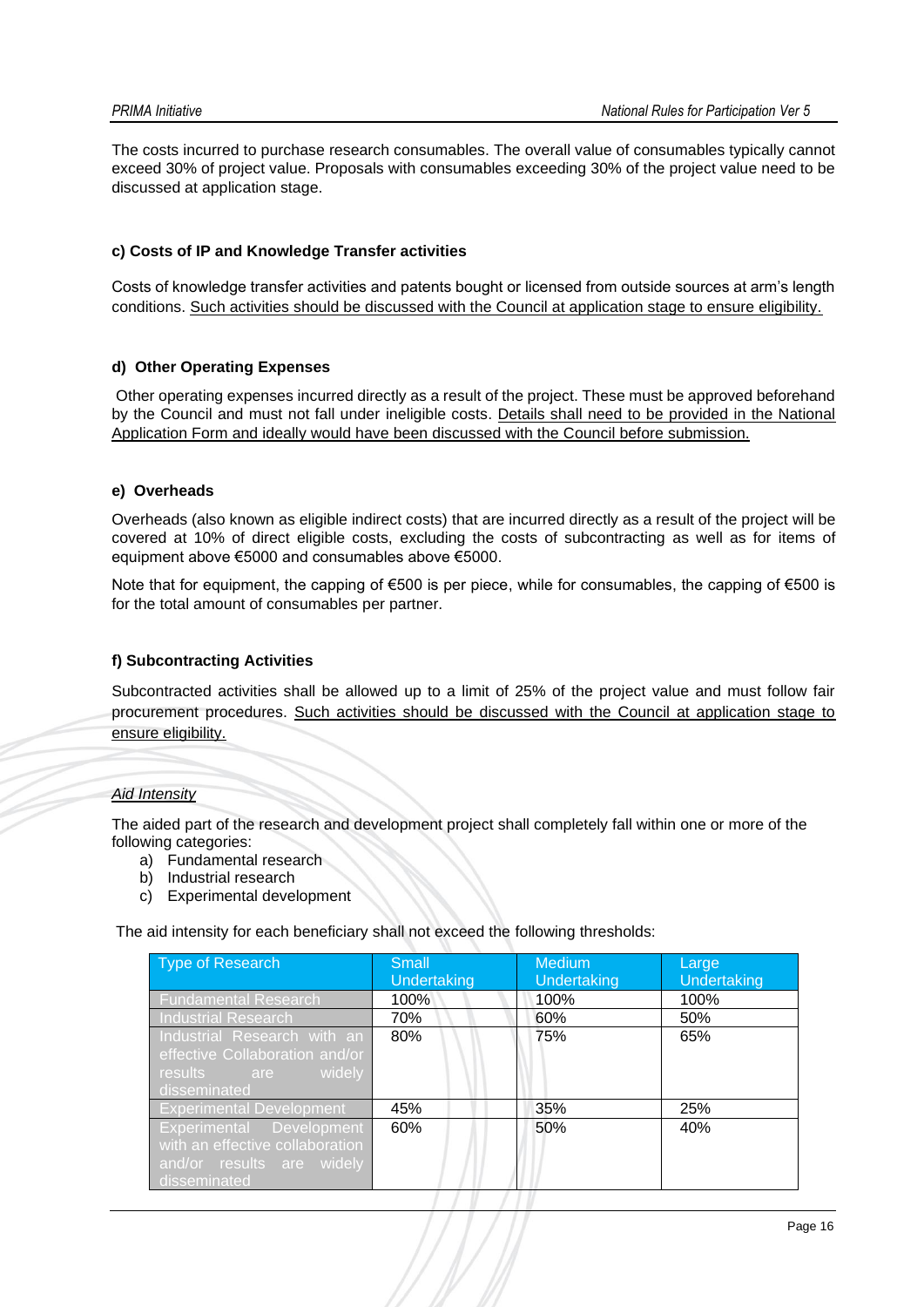The project involves effective collaboration if at least one of the following (a or b) requirements is satisfied:

a. Project is being undertaken between undertakings among which at least one is an SME, or is carried out in at least two Member States, or in a Member State and in a Contracting Party of the EEA Agreement, and no single undertaking bears more than 70% of the eligible costs,

- **or**
- b. Between an undertaking and one or more Research and Knowledge-dissemination Organisation/s, where the latter bear at least 10% of the eligible costs and have the right to publish their own research results.

For the results of the project to be considered as widely disseminated, this must be done through conferences, publications, open access repositories, or free or open-source software. The activities to be undertaken to satisfy these criteria must be clearly made visible in the National Application Form and in Section 3.1 (Work-plan) of the full proposal submitted to the PRIMA Secretariat.

The amount of assistance granted to participants will not exceed the thresholds laid down in Article 4(1) (i) of Commission Regulation (EU) No 651/2014.

#### *Additional Provisions*

Eligible Costs are to conform to the following and are subject to the final audit scrutiny:

- Any expenses incurred during the course of the project must be consistent with the principles of economy, efficiency and effectiveness.
- In the event of purchases of any value, private entity partners are required to demonstrate adequate marketing testing.
- Public entity partners are to follow Public Procurement Regulations in their entity.
- Any calls for the recruitment of staff on a project is to be conducted in a strictly transparent manner and is to include a public call in the form of an online advert and interview process.
- Commercial transactions between any Applicants or consortium partners, or between any Applicants or a consortium partner and a company with similar shareholding to a consortium partner, is not allowed. All transactions need to be carried out in line with the arm's length principle outlined in Section 1.3.

#### *Applicable State Aid Regulations and Obligations*

The terms and conditions set out in Regulation B of these National Rules for Participation are in line with the *[Commission Regulation \(EU\) No 651/2014 of 17 June 2014 declaring certain categories of aid](https://eur-lex.europa.eu/legal-content/EN/TXT/PDF/?uri=CELEX:32014R0651&from=EN)  [compatible with the internal market in application of Articles 107 and 108 of the Treaty,](https://eur-lex.europa.eu/legal-content/EN/TXT/PDF/?uri=CELEX:32014R0651&from=EN)* as amended by *[Commission Regulation \(EU\) No 2017/1084 of 14 June 2017 amending Regulation \(EU\) No 651/2014 as](https://eur-lex.europa.eu/legal-content/EN/TXT/PDF/?uri=CELEX:32017R1084&from=EN)  [regards aid for port and airport infrastructure, notification thresholds for aid for culture and heritage](https://eur-lex.europa.eu/legal-content/EN/TXT/PDF/?uri=CELEX:32017R1084&from=EN)  [conservation and for aid for sport and multifunctional recreational infrastructures, and regional operating](https://eur-lex.europa.eu/legal-content/EN/TXT/PDF/?uri=CELEX:32017R1084&from=EN)  [aid schemes for outermost regions and amending Regulation \(EU\) No 702/2014 as regards the calculation](https://eur-lex.europa.eu/legal-content/EN/TXT/PDF/?uri=CELEX:32017R1084&from=EN)  [of eligible costs,](https://eur-lex.europa.eu/legal-content/EN/TXT/PDF/?uri=CELEX:32017R1084&from=EN)* by [Commission Regulation \(EU\) 2020/972 of 2 July 2020 amending Regulation \(EU\) No](https://eur-lex.europa.eu/legal-content/EN/TXT/PDF/?uri=CELEX:32020R0972&from=EN)  [1407/2013 as regards its prolongation and amending Regulation \(EU\) No 651/2014 as regards its](https://eur-lex.europa.eu/legal-content/EN/TXT/PDF/?uri=CELEX:32020R0972&from=EN)  [prolongation and relevant adjustments,](https://eur-lex.europa.eu/legal-content/EN/TXT/PDF/?uri=CELEX:32020R0972&from=EN) and by [Commission Regulation \(EU\) 2021/1237 of 23 July 2021](https://eur-lex.europa.eu/legal-content/EN/TXT/PDF/?uri=CELEX:32021R1237&from=EN)  [amending Regulation \(EU\) No 651/2014 declaring certain categories of aid compatible with the internal](https://eur-lex.europa.eu/legal-content/EN/TXT/PDF/?uri=CELEX:32021R1237&from=EN)  [market in application of Articles 107 and 108 of the Treaty,](https://eur-lex.europa.eu/legal-content/EN/TXT/PDF/?uri=CELEX:32021R1237&from=EN) and as may be subsequently amended.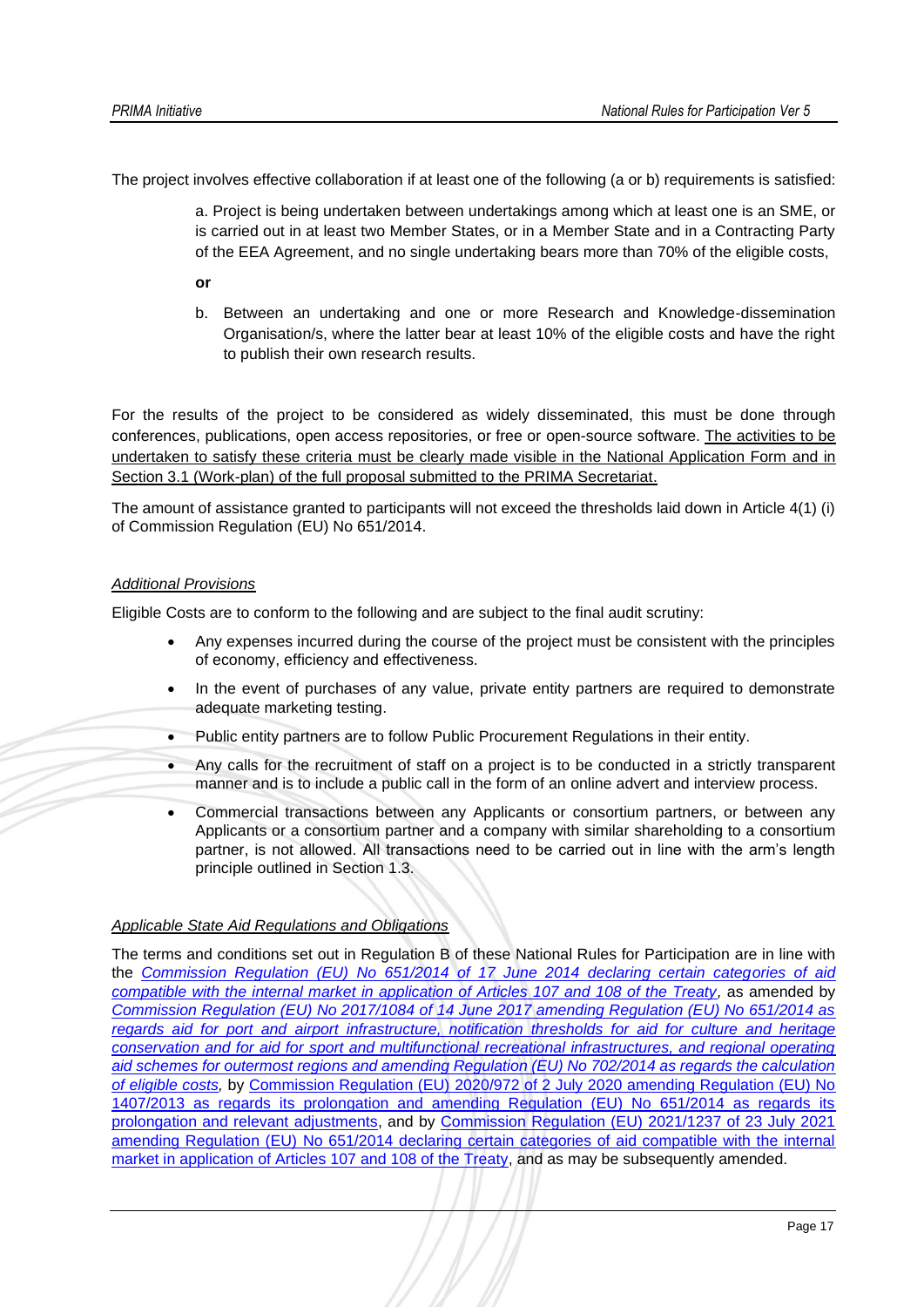Assistance will not be granted if the aid is:

- i. related to export activities towards third countries or Member States, namely aid directly linked to quantities exported, to the establishment and operation of a distribution network or to the other current expenditure linked to export activity.
- ii. contingent upon the use of domestic in preference to imported goods.
- iii. granted in the sector of processing and marketing of agricultural products, in the following cases:
	- i. where the amount of the aid is fixed on the basis of the price or quantity of such products purchased from primary producers or put on the market by the undertakings concerned;
	- ii. where the aid is conditional on being partly or entirely passed on to primary producers.
- iv. granted in favour of a beneficiary which is subject to an outstanding recovery order following a previous Commission decision declaring an aid granted by Malta illegal and incompatible with the internal market.
- v. granted in favour of an undertaking in difficulty defined in terms of the Commission Regulation (EU) No 651/2014 of 17 June 2014, unless the undertaking was not in difficulty on 31 December 2019 but then became an 'undertaking in difficulty' in the period from 1 January 2020 to 31 December 2021.

Aid approved by the Corporation in terms of these National Rules for Participation will be suspended until the undertaking has reimbursed old, unlawful and incompatible aid that is subject to a recovery.

Rules on *cumulation of aid* shall be in line with Article 8 of the Commission Regulation (EU) No 651/2014 of 17th June 2014.

In determining whether the notification thresholds and the maximum aid intensities are respected, the total amount of State aid for the aided activity or project or undertaking shall be taken into account.

Where Union funding centrally managed by the institutions, agencies, joint undertakings or other bodies of the Union that is not directly or indirectly under the control of the Member State is combined with State aid, only the latter shall be considered for determining whether notification thresholds and maximum aid intensities or maximum aid amounts are respected, provided that the total amount of public funding granted in relation to the same eligible costs does not exceed the most favourable funding rate laid down in the applicable rules of Union law.

Aid granted under this incentive may only be cumulated with:

- a) any other State aid, as long as those measure concern different identifiable eligible costs,
- b) any other State aid, in relation to the same eligible costs, partly or fully overlapping, only if such cumulation does not exceed the highest aid intensity or aid amount applicable to the aid under Commission Regulation (EU) No 651/2014.

Aid awarded under these Incentive Guidelines shall not be cumulated with any *de minimis* aid in respect of the same eligible costs if such cumulation would result in an aid intensity exceeding those laid down in these Incentive Guidelines.

For any individual aid awarded in excess of €500,000 (or for beneficiaries active in primary agricultural production, each individual aid award for such production exceeding €60 000 and for beneficiaries active in the fishery and aquaculture sector, each individual aid award exceeding €30 000), the details of the beneficiary, the aid awarded, and the project details shall be published as provided for in Article 9 of the General Block Exemption Regulation.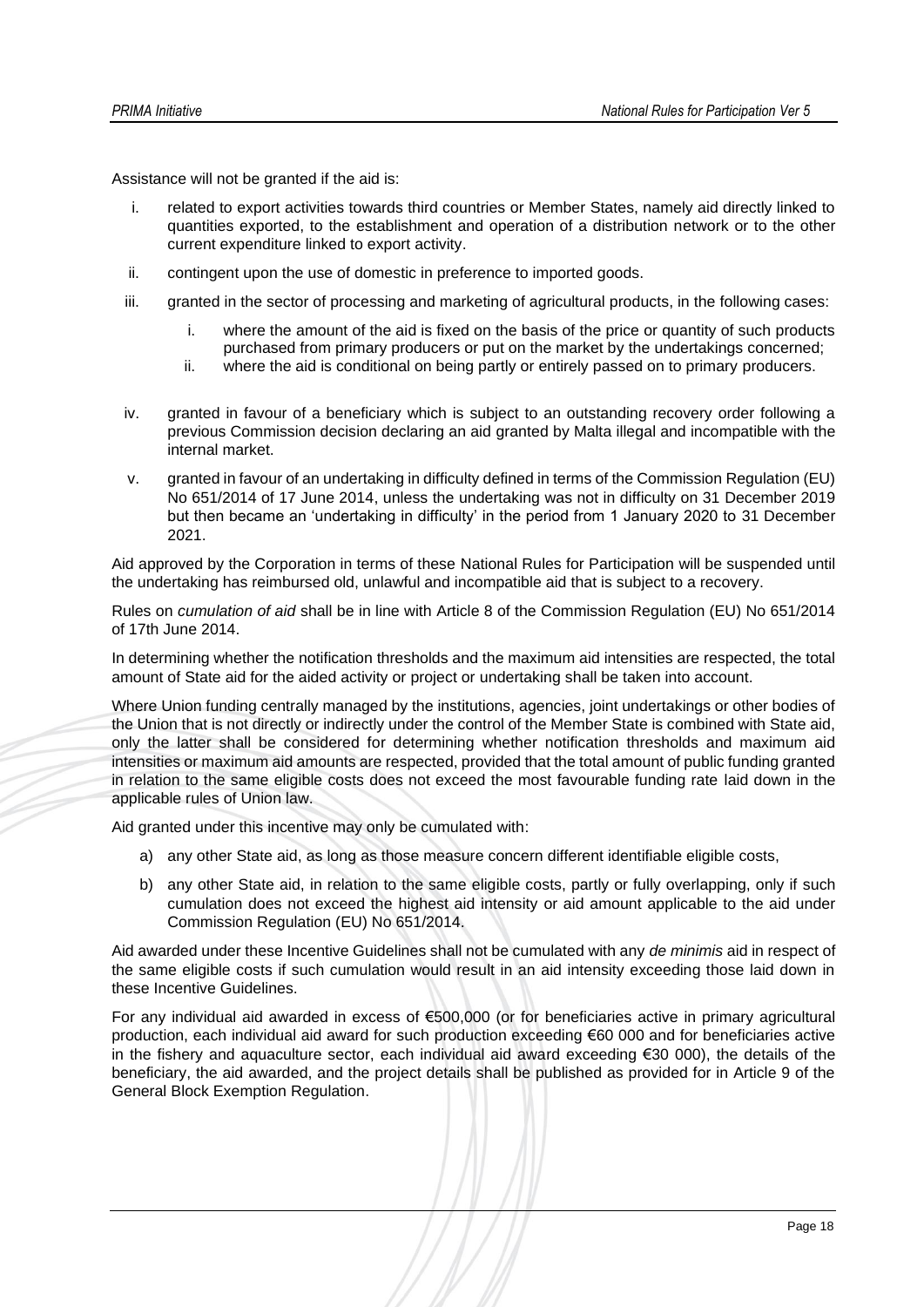# <span id="page-19-0"></span>**4.2 Ineligible Costs**

The following expenditure shall be considered as ineligible costs:

- Expenses related to loans, interest, etc.
- Recoverable value added tax.
- Expenses which are recoverable through other funding mechanisms.
- Re-purchase of equipment originally procured through other funding mechanisms.
- Purchase of equipment and services from partners or their subsidiaries.
- Opportunity costs related to foregone production and production downtime arising from the allocation of resources to the Project.
- Any activity related to the reproduction of a commercial product or process by a physical examination of an existing system or from plans, blueprints, detailed specifications, or publicly available information.
- Standard office equipment/stationery.
- Personnel hours for travelling.
- Travel and Subsistence is an ineligible cost in relation to applications submitted under Regulation B
- Any other costs not listed down in Section 4.1.1 and 4.1.2. Any line items not seen to be compliant with the nature of the programme will be subtracted from the grant.

# <span id="page-19-1"></span>**5. Evaluation**

Pre-/Proposal applications will be checked for eligibility by both the PRIMA secretariat as well as the individual participating funding entities. Apart from the overall proposal submission done by the Project Coordinator through the Electronic Submission System that can be accessed via the PRIMA website, National partners will be required to submit a **National Application Form** (only at the pre-proposal stage, however the Council reserves the right to request more information during the full proposal submission stage) to the Council which may be downloaded from the Council's website or by contacting the Council. Any discrepancies will result in the overall proposal being ineligible.

The Council may undertake a due diligence exercise through its contractors for the purpose of administrative compliance. Further assurances, such as bank guarantees, may be required at the discretion of the Council.

Pre-/Proposals that pass the eligibility check will then be scientifically evaluated by PRIMA in accordance with their stipulated evaluation criteria (following Horizon 2020 evaluation rules). For applications submitted under Regulation B of these National Rules for Participation, expert evaluators shall be appointed to confirm, or otherwise, the proposed Research and Development type chosen by the applicant, as per the respective definitions of Fundamental Research, Industrial Research and Experimental Development. Definitions can be found in Section 1.3 of these National Rules for Participation. The aid intensity and grant amount will be awarded accordingly.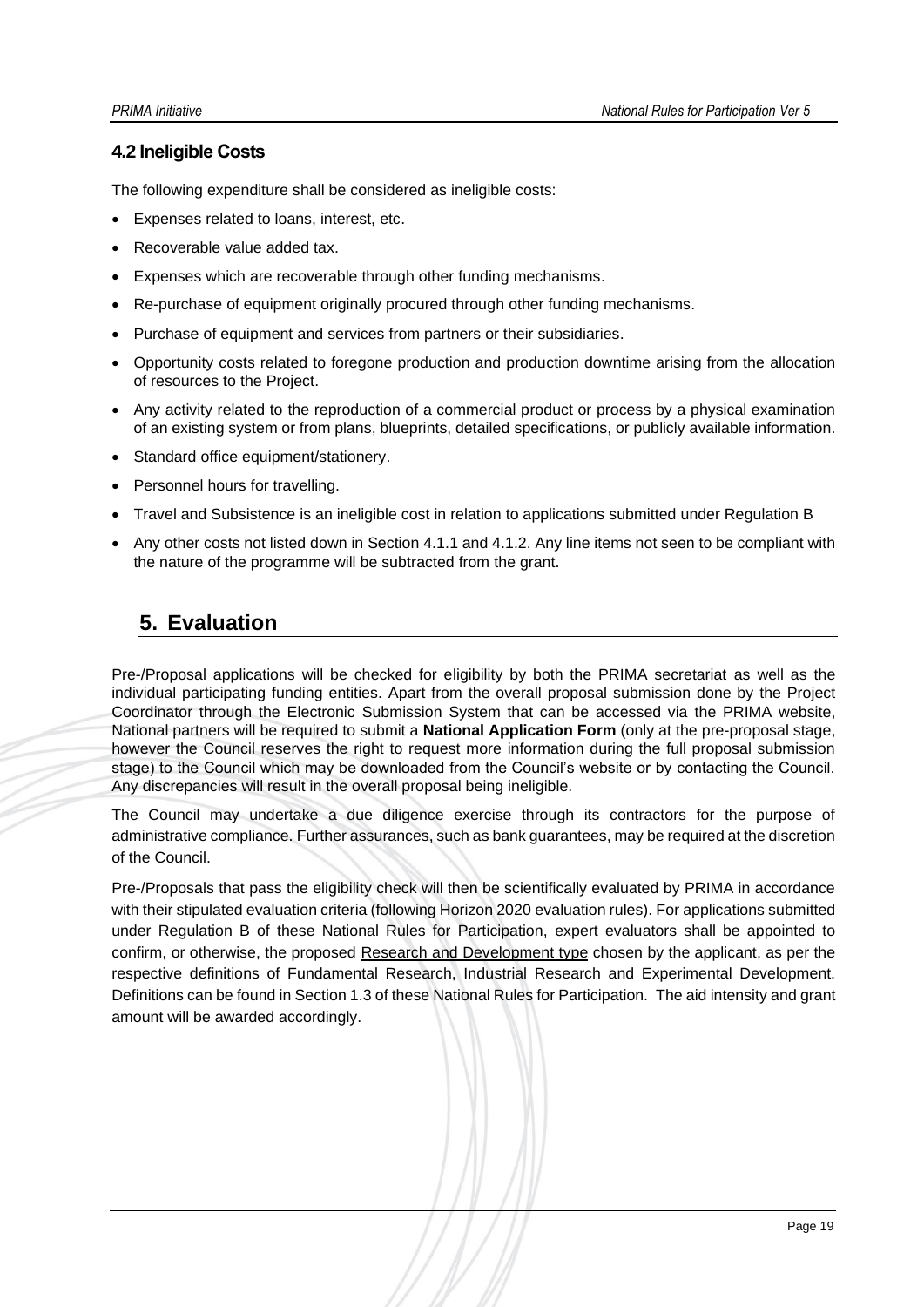# <span id="page-20-0"></span>**6. Post Selection Process**

# <span id="page-20-1"></span>**6.1 The Grant Agreement**

For each project approved for funding, individual **Grant Agreements** will be signed between the successful Applicant and the Malta Council for Science and Technology. This Agreement will act as the basis for project funding and will regulate the transfer of funds to National beneficiaries based on these regulations. Hard copies of the Grant Agreement must be signed by the beneficiary within one (1) week from the date on which the beneficiary receives them. The beneficiary must ensure that the respective legal representative/s are available to endorse the Grant Agreement within 1 week timeframe. Failure to endorse the Grant Agreement within the stipulated timeframe may result in a withdrawal of the offer for funding.

The Project Coordinator has to decide with the project partners on a common Start Date for the project and send this information to all the funding bodies involved in funding this project in order to ensure that the National Contracts are synchronised in time to cover all the periods of the project.

The Council reserves the right not to proceed with signing any National Grant Agreement in the event that it results that doing so would be too high an exposure risk to the Council.

The Project Contact Point must provide two (2) images related to the project and an abstract upon signing the Grant Agreement. These will be used to publicise the award.

# <span id="page-20-2"></span>**6.2 Start Date and End Date**

The project will start on a pre-determined date as agreed by all the respective parties and determined in the Grant Agreement, in line with Section 3.1 of the National Rules for Participation.

In view of the particular nature of the Grant Agreement, the said agreement will not be signed simultaneously by all parties but will be signed by all the parties separately. Each party will signify the date of signing and the Grant Agreement will come into force on the date on which the final signature is made thereon (hereinafter the "Agreement Date").

Between the Agreement Date and the Start Date, the Project Contact Point should ensure that all activities required for a smooth project start are completed.

To be eligible for funding, all expenses must be incurred between the Start Date and the End Date of the Project.

# <span id="page-20-3"></span>**6.3 Double Funding**

Funding under this joint initiative is made available on the basis that the Beneficiary would not have benefited and will not benefit from any other grant or financial incentive of whatever nature, applied for and/or utilised for the same scope as that subject of the funding requested under this joint initiative. Provided that, in the case where the application covers work that is part of a larger project, the Applicant must submit a table as an appendix to the application form that shows a comprehensive list of the items of work and the source of funding for each item.

The Applicant will be required to sign a declaration to this effect and authorising the Council to exchange essential information related to the project with other funding agencies, both local and overseas, for any necessary checks. Any occurrence of double funding should be communicated in writing to the Unit Director prior to the signing of the Grant Agreement.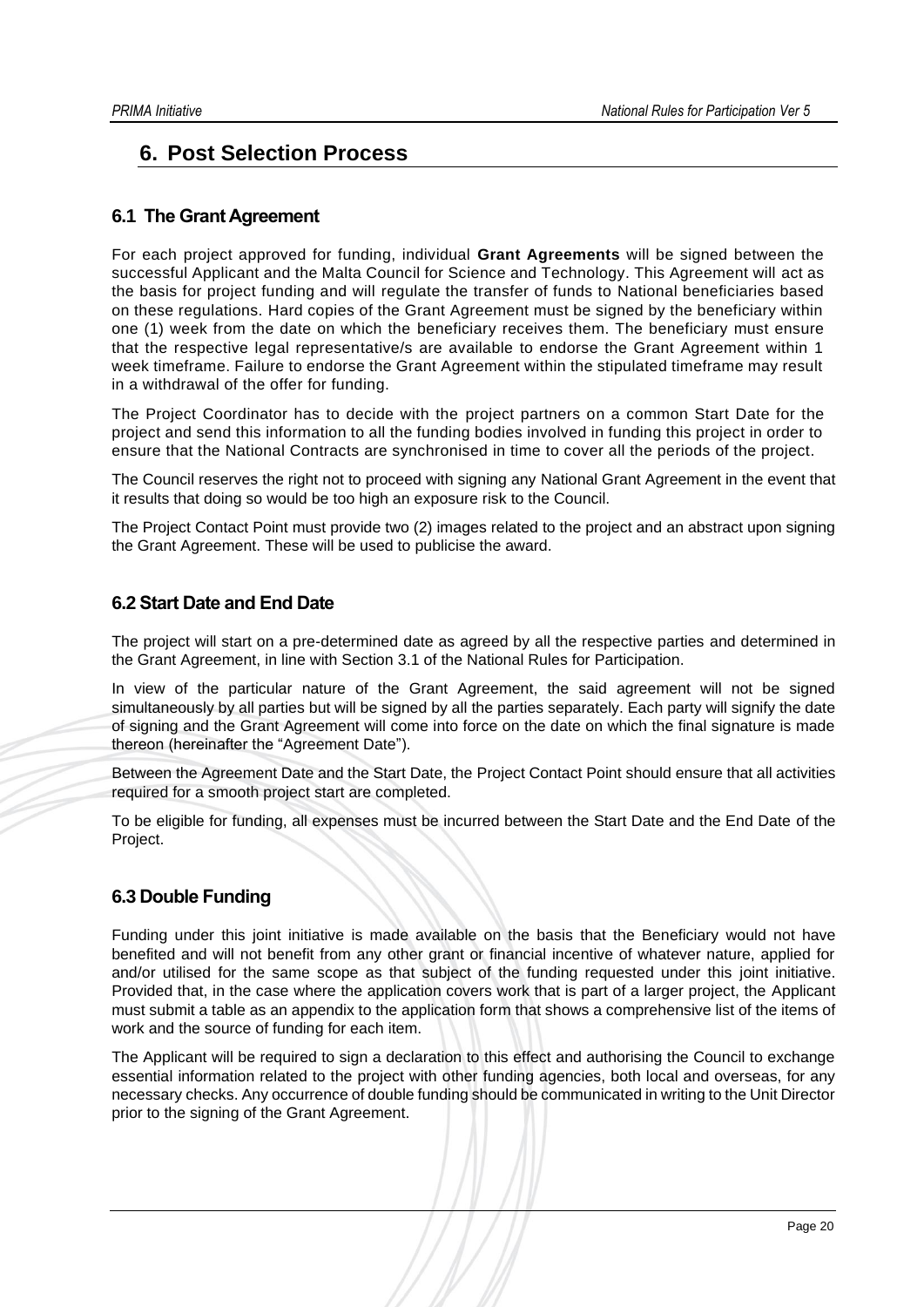# **6.4 Project Extensions**

Time extension requests are unlikely to be accepted unless these are due to extenuating circumstances that are deemed by the Council as having been unavoidable by the partners following all efforts and best practice project management. In exceptional cases, even though the Council may deem a request for extension as valid, this would need to be communicated by the Project Coordinator and all other funding agencies shall need to be in agreement. PRIMA secretariat must also be informed of such extensions and approval sought. If a common agreement is not reached between the funding bodies, the request will automatically be declined.

All projects shall need to be finalised as indicated in the Grant Agreement of awarded projects in order to ensure that funding remains eligible.

# <span id="page-21-0"></span>**7. Funding, Management and Progress Monitoring**

# <span id="page-21-1"></span>**7.1 Allocation and Disbursement of Funding**

Following the termination of the project or expiry of the Grant Agreement, the Project Contact Point will be required to submit a Final Technical Project Report for the whole project, thus covering the work undertaken.

For the purpose of funding and reporting, a project submission shall be divided into a number of Stages. Each Stage shall be of twelve (12) months duration. Funding for any one Stage shall not exceed 80% of the total project financial contribution due. Total financial contribution over the lifetime of the project shall not exceed the funding limit as established in the Grant Agreement, irrespective of actual expenditure.

The periodic funding will be allocated according to the following schedule:

1. For the first Stage, the Council will make an initial advance payment of 100% of the due financial contribution in relation to that particular Stage. This will be calculated on the Applicant's component of projected expenditure for that Stage and include both direct and indirect costs.

In the case of a single-Stage project (one 12-month period), the Council will make an advance payment to the applicant equivalent to 80% of the due financial contribution calculated on the projected costs. This will include both direct and indirect eligible costs.

2. At the end of each Stage, the Project Contact Point will be required to submit a Technical Stage Report and a Financial Stage Report to the Council with details of actual expenditure over the past stage, together with an updated forecast of projected expenditure for the following stage.

Both stage reports have to be approved by the Council before moving to the next stage. This should be in line with the templates for stage and final reports as provided by the Council and annexed to the Grant Agreement.

- 3. For the second and subsequent Stage, the Council will calculate the due financial contribution in relation to that particular Stage based on the Financial Stage Report submitted. This contribution will be calculated as forecast eligible expenditure, adjusted for any overspend or underspend of the preceding Stage.
- 4. Except for the final Stage of the project, the Council will make an advance payment equivalent to 100% of the due financial contribution in relation to that particular Stage, calculated as in bullet (3) above.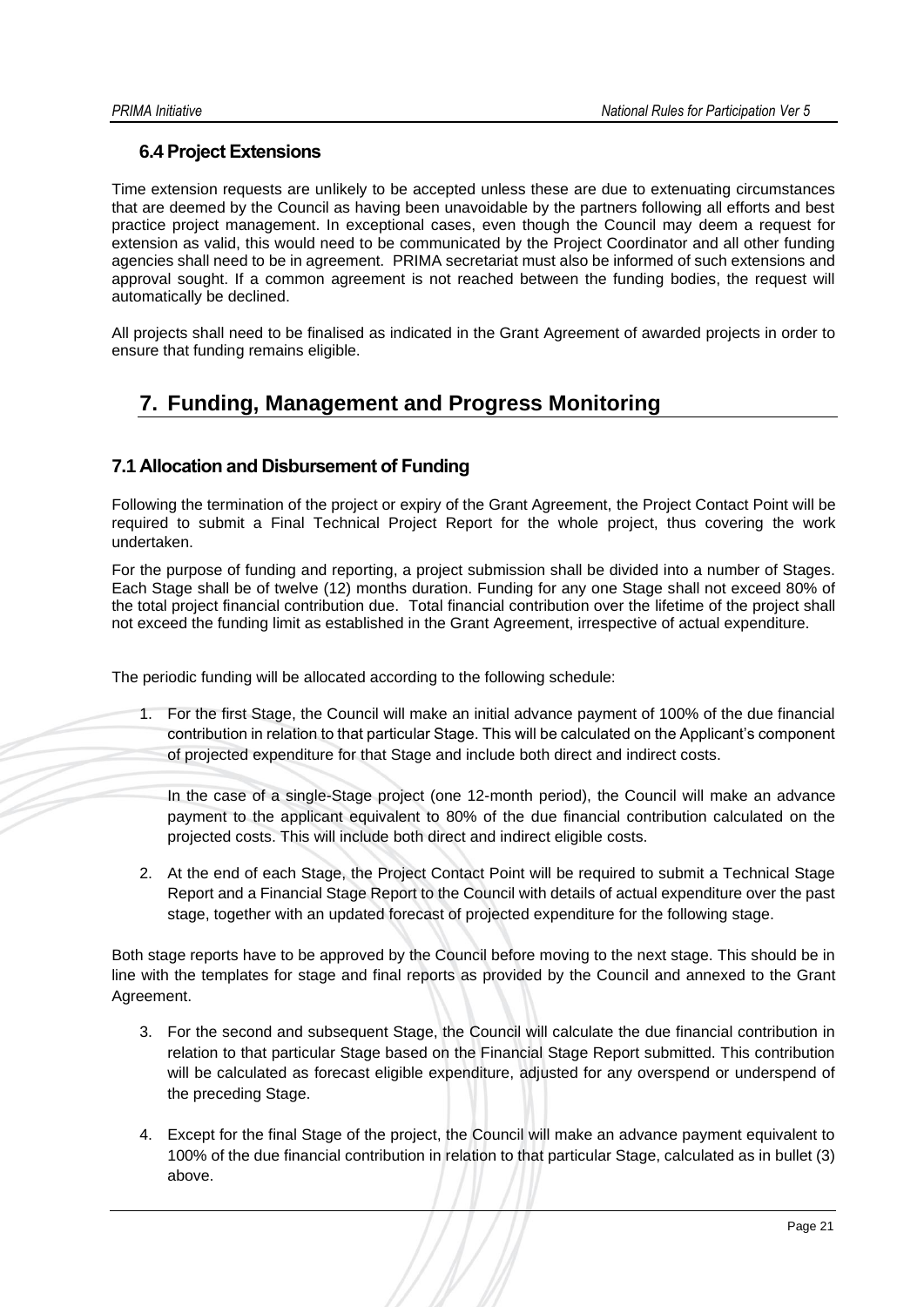- 5. For the final Stage of the project, the Council will make an advance payment of up to 80% of the due financial contribution calculated as in bullet (3) above. However, the Council shall retain 20% of the total project grant to be transferred only upon successful completion of the project.
- 6. Following the termination of the project or expiry of the Grant Agreement, the Project Contact Point will be required to submit a Final Technical Project Report together with a Final Financial Report for the whole project, thus covering the work and expenditure undertaken. The Final Financial Report needs to be audited by a certified auditor appointed by the Applicant and approved by the Council once submitted. The audit should determine the total eligible costs and compare these to the funds forwarded. The Council reserves the right to appoint an auditor to audit the Project Financial Audit as submitted. Failure to submit a timely audited Financial Report may result in the Council recovering all funds disbursed across the project.
- 7. As soon as the verifications and audits are finalised and cleared, the Council will release the retention money due. In the case of overpayment, the Applicant will be required to refund the underspend amount to the Council within a specific timeframe, or as agreed to with the Council.

The Council reserves the right to alter the funding parameters as deemed appropriate.

# <span id="page-22-0"></span>**7.2 Dissemination & Externalisation**

Any articles and text material related to the project should include the words:

*'Project <Project Name> is part-financed by the Malta Council for Science and Technology through the PRIMA initiative of Member States, Associated Countries and Participating Countries that is in turn supported by the European Union'*

Any websites or printed material related to the project should also include the Council logo, the PRIMA logo and the European Commission Logo.

During the term of Agreement and for five (5) years thereafter, the Applicant shall include and prominently feature the Council and PRIMA in any publicity related to the project.

All publicity material shall be vetted and approved by the Council before publication and should make mention of the initiative and the Council. In the case where printed material is published without a mention of the initiative and the Council, the Applicant shall be obliged to publish a correction at its own expense in the subsequent issue of the publication.

# <span id="page-22-1"></span>**7.3 Reporting**

On the last day of a stage, an End of Stage Technical Report is to be presented to the Council. An End of Stage Financial Report is then to be submitted within one month from the end of the stage.

On the last day of the project, the Project Contact Point is required to submit a Final Technical Project Report. The final audited Financial Report covering the work and expenditure undertaken during the entire project shall need to be submitted by not later than four (4) weeks from the stipulated end of project date.

The Council reserves the right to request additional project-related information.

Approval of the stage reports allows the beneficiary to proceed with the next stage of the project. Approval of the final reports permits the release of the retention.

In the event that a project is found to be in breach of the Grant Agreement or to materially depart from the submitted application, the Council reserves the right to discontinue the award and the applicant may be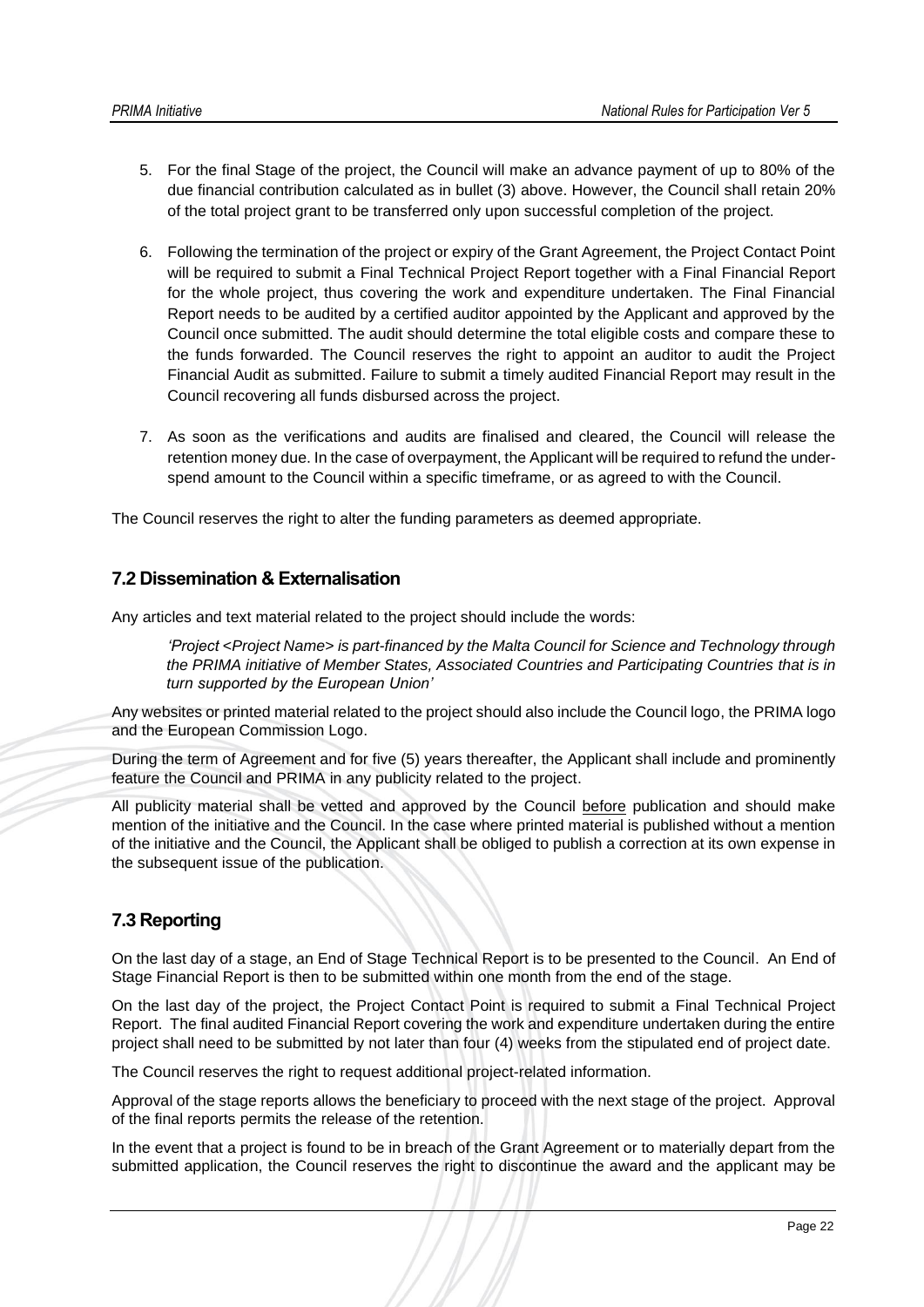required to refund the Grant in part or in full. In any such event, the Council may also exclude an applicant from participating in future calls.

The Project Contact Point shall set a schedule for quarterly progress meetings with the Council to take place as part of the reporting work package.

The templates provided by the Council should be used to develop the End of Stage Technical and Financial Reports as well as the Final Technical and Financial Reports.

The End of Stage Technical and Financial Reports shall contain the following details:

- (i) An account of project activity and achievements over the past stage compared with the originally submitted application.
- (ii) An account of actual expenditure over the past stage compared with the originally submitted budgeted expenditure. All financial reports must be signed by the person responsible for the financial management and assembled as per the instructions in the Grant Agreement.
- (iii) An updated forecast of project activity and projected achievements for the following stage.
- (iv) An updated forecast of projected expenditure for the following stage.

The beneficiary shall appoint an auditor to conduct a detailed financial audit, following the completion of the project. The audit will consist of, at least, the following checks:

- **Accounts**
- Physical inventory
- Timesheets and payslips / employee contracts
- Receipts for all equipment and consumables
- Bank statements for the Project Account

<span id="page-23-0"></span>The Council reserves the right to appoint an auditor to audit the Project Financial Audit as submitted.

#### **7.4 Accountability**

The beneficiaries shall open a specific project bank account and records, clearly distinguishable from their other accounting records. All relevant expenses must be recorded in these accounts. All funding payments by the Council must be deposited in the project bank account.

Eligible expenses must have been determined in accordance with the usual accounting and management principles and practices of the applicant. Direct eligible costs must be backed up with the relevant documentation as specified in the Grant Agreement.

#### <span id="page-23-1"></span>**7.5 Supervening Circumstances**

The Project Contact Point is obliged to immediately advise the Council of any internal or extraneous significant event which might affect the validity or implementation of the project. This obligation applies to the entire period between the submission of the Project Application and the completion of the project.

The Council, at its own discretion, shall either give such directives as it deems necessary for the furtherance of the project or re-assess the project in its entirety accordingly.

Failure on the part of the Project Contact Point to respect this obligation may lead the Council to suspend or terminate funding for the project and request a refund of funds already paid out.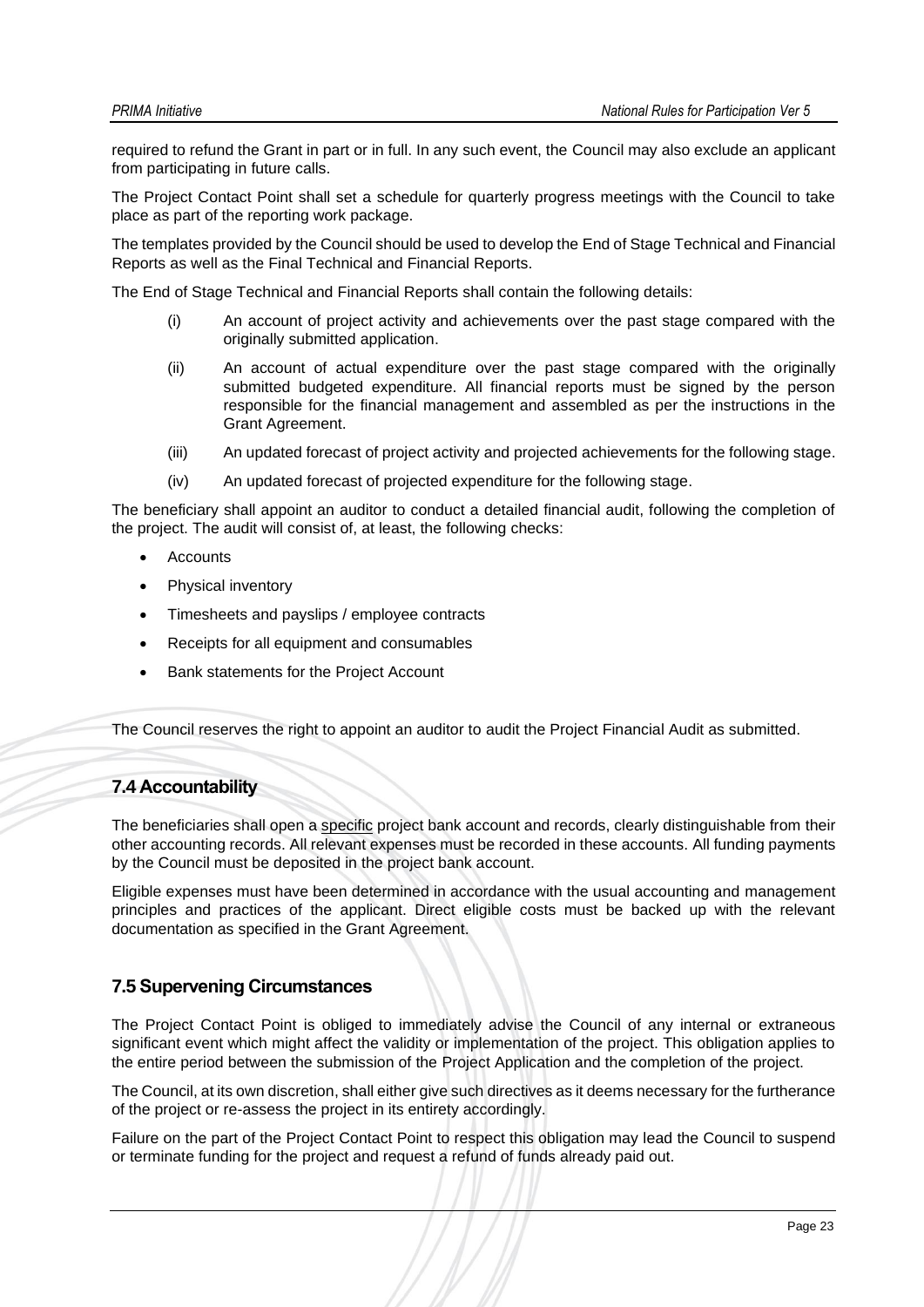If during the course of a project a partner withdraws from the Project Consortium, the Applicant will immediately advise the Council. In this event, the relevant articles of the Project Consortium Agreement and the National Grant Agreement shall apply.

# <span id="page-24-0"></span>**7.6 Default**

If the implementation of a project becomes impossible or if the Applicant fails to implement it, the Council shall be entitled to collect refunds of money already paid out.

# <span id="page-24-1"></span>**7.7 Interpretation of Rules**

This document endeavours to establish comprehensive and unambiguous rules governing participation in this initiative. However, should circumstances arise where the rules are inadequate, unclear, ambiguous, or conflicting, the Council shall exercise its discretion in the interpretation of the rules through the setting up of an *ad hoc* committee.

# <span id="page-24-2"></span>**8. Confidentiality of Submissions**

Unless otherwise indicated, all project application submissions except for the abstract shall be treated in strict confidence.

The data collected by the Council via the application for the aid and its subsequent processing by the Council to evaluate data subject's request for aid under the Scheme is in line with:

- i. The National Rules for Participation;
- ii. Commission Regulation (EU) No 651/2014 of 17th June 2014 declaring certain categories of aid compatible with the internal market in application of Articles 107 and 108 of the Treaty as amended by Commission Regulation (EU) No 2017/1084 of 14 June 2017 amending Regulation (EU) No 651/2014 as regards aid for port and airport infrastructure, notification thresholds for aid for culture and heritage conservation and for aid for sport and multifunctional recreational infrastructures, and regional operating aid schemes for outermost regions and amending Regulation (EU) No 702/2014 as regards the calculation of eligible costs, by Commission Regulation (EU) 2020/972 of 2 July 2020 amending Regulation (EU) No 1407/2013 as regards its prolongation and amending Regulation (EU) No 651/2014 as regards its prolongation and relevant adjustments, and by Commission Regulation (EU) 2021/1237 of 23 July 2021 amending Regulation (EU) No 651/2014 declaring certain categories of aid compatible with the internal market in application of Articles 107 and 108 of the Treaty, and as may be subsequently amended (hereinafter referred to as the 'General Block Exemption Regulation' (for projects implemented in line with Regulation B of these National Rules for Participation)*.*
- iii. COMMISSION REGULATION (EU) No 1407/2013 of 18 December 2013 on the application of Articles 107 and 108 of the Treaty on the Functioning of the European Union to *de minimis* aid (the *de minimis* Regulation). This has now been amended by Commission Regulation (EU) 2020/972 of 2 July 2020, amending Regulation (EU) No 1407/203 as regards it prolongation and amending Regulation (EU) No 651/2014 as regards its prolongation and relevant adjustments.
- iv. Data Protection Act, Chapter 586 of the Laws of Malta and Regulation (EU) 2016/679 of the European Parliament and of the Council of 27 April 2016 on the protection of natural persons with regard to the processing of personal data and on the free movement of such data and repealing Directive 95/46/EC (General Data Protection Regulation).